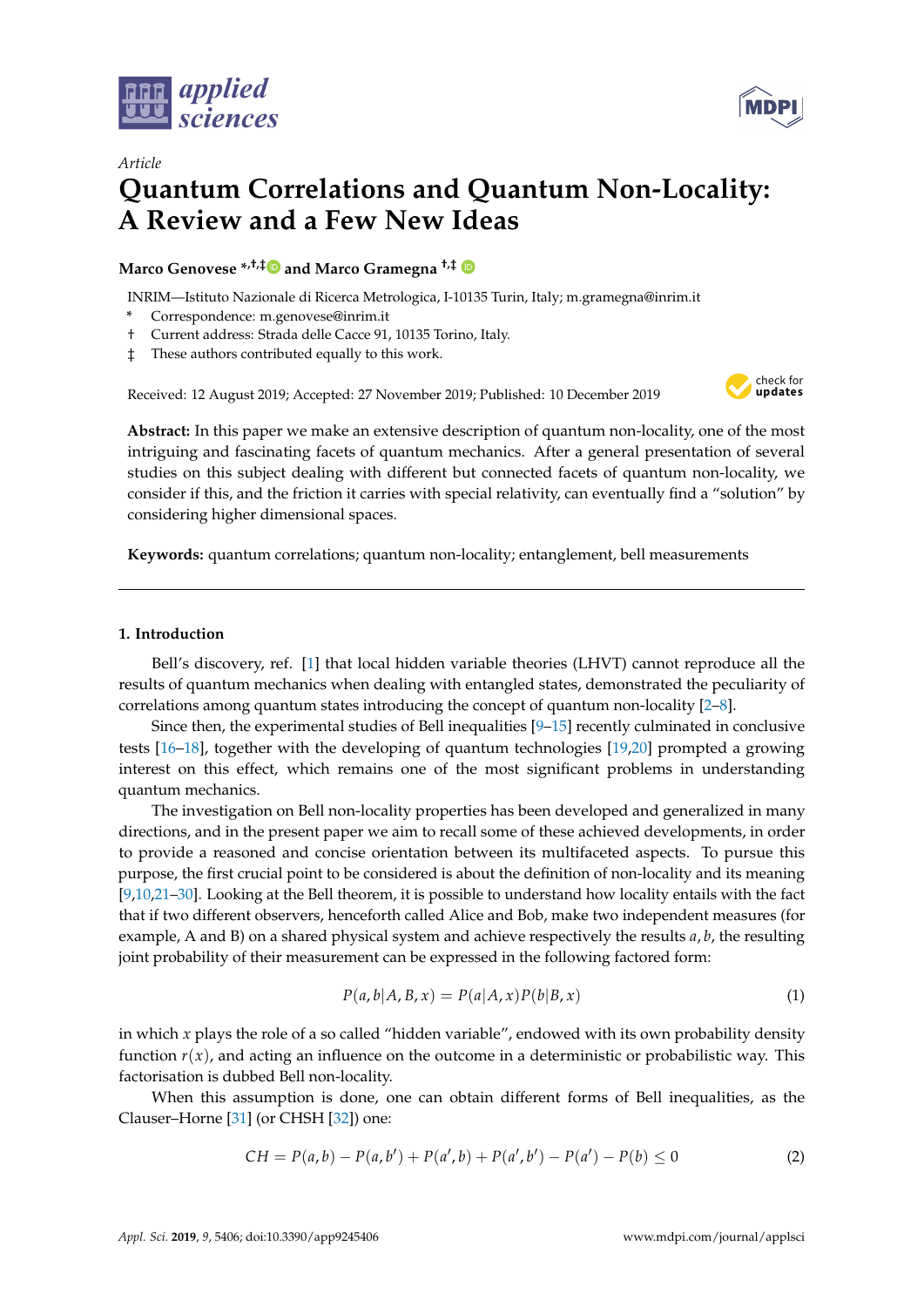that are verified for every LHVT, but violated in quantum mechanics. Therefore, this demonstrates that there exist quantum states whose outcome probabilities are inconsistent with locality. Thus, the non-locality property of entangled states leading to a violation of Bell inequality does not satisfy the former rule (1).

Very interestingly, after being a source of theoretical debate in the foundations of quantum mechanics and epistemology, more recently Bell non-locality has then emerged as a fundamental resource for quantum technologies [\[33\]](#page-9-8), stimulating further studies on the topic and a consequent search for its deep understanding. Following this direction, a further form of quantum non-locality was then provided by Mermin [\[34\]](#page-9-9), extending GHZ [\[35](#page-9-10)[,36\]](#page-9-11) analysis. In this case one directly shows that there exist quantum states whose outcome possibilities are inconsistent with locality. In little more detail, by considering the GHZ state

$$
\cos(\alpha)|000\rangle + \sin(\alpha)|111\rangle \tag{3}
$$

he demonstrated that no LHVT can reproduce the quantum mechanics (QM) result for measurements *X*<sub>1</sub> ⊗ *X*<sub>2</sub> ⊗ *X*<sub>3</sub>, *Y*<sub>1</sub> ⊗ *Y*<sub>2</sub> ⊗ *X*<sub>3</sub>, *Y*<sub>1</sub> ⊗ *X*<sub>2</sub> ⊗ *Y*<sub>3</sub> and *X*<sub>1</sub> ⊗ *Y*<sub>2</sub> ⊗ *Y*<sub>3</sub>. Interestingly, Mermin non-locality has also been recently included in categorical formulation of quantum mechanics [\[37\]](#page-9-12). Always in categorical formulation of quantum mechanics, it has been also demonstrated [\[21\]](#page-9-4) that strong contextuality (exemplified by Mermin/GHZ non-locality) implies possibilistic non-locality (exemplified by Hardy non-locality [\[38\]](#page-9-13)) that implies probabilistic non-locality (exemplified by Bell's inequalities).

It is interesting at this point to put in evidence that, aside important contributions on generalizations to non-deterministic hidden variable (HV) theories, Stapp coined also the inspired and elegant definition [\[39\]](#page-9-14): "the non-locality property of quantum mechanics is the logical need for information about a choice of experiment freely made in one region to be present in a second region that is space-like separated from the first".

The hidden variable *x* is usually considered as a "property" that the two measured physical systems posses because of their generation from a certain common source (for example for an entangled photon pairs emerging from a spontaneous parametric down-conversion crystal). If the two measurements are space-like separated events their outcomes exhibit a local dependence on the experimental settings and on *x* itself. Given these conditions, following Ref. [\[30\]](#page-9-5) it is possible to demonstrate that these models fail when an experiment is designed to implement two distinct and independent sources generating entangled pairs, therefore entailing two independent sets  $x_1$ ,  $x_2$  of HVs, and the visibility overcomes the threshold of 50% in entanglement swapping [\[40\]](#page-9-15) (it is worth to notice that in the case of experiments verifying Bell inequalities the required visibility is 71%).

More in general, *x* can be explained as the state describing the two systems [\[22\]](#page-9-16), or even the whole universe. In this case, referring to Equation (1) the requirements on *A*, *B* measurements imply that the dependence does not rely on *x* only, i.e., *x* can be a non-local beable with the only condition that the local inputs *A*, *B* together with the global state *x* determine the outcome probabilities (note that Ref. [\[22\]](#page-9-16) uses the word "propensities" instead of probabilities for emphasizing that probability cannot be considered in Kolgomorov sense, since in this case it can always be interpreted as epistemic). Moreover, in Ref. [\[22\]](#page-9-16) it is argued that whether a deterministic model is considered, or epistemic probabilities are taken into account, problems arise related to independence of outcomes from reference frame.

Bell non-locality (1) makes reference to hidden variables *x* ("ontological" version), and as stated in ref. in [\[41\]](#page-9-17), operational definitions, i.e., signal locality (absence of signalling),  $P(a|A, B) = P(a|A)$  for a certain preparation, and predicability (possibility to predict the outcomes of all possible measurements that can be performed on a system),  $P(a, b|A; B) \in 0, 1$  for a certain preparation, were shown to be sufficient for demonstrating Bell inequalities.

Finally, it was demonstrated that it exists a complementarity for the resources needed for violating Bell inequalities. This can be written as  $S + 2I > C$  both for ontic [\[42\]](#page-10-0) and operational cases [\[43,](#page-10-1)[44\]](#page-10-2), where *I* and *S* are randomness and signalling resources respectively (note that these parmeters were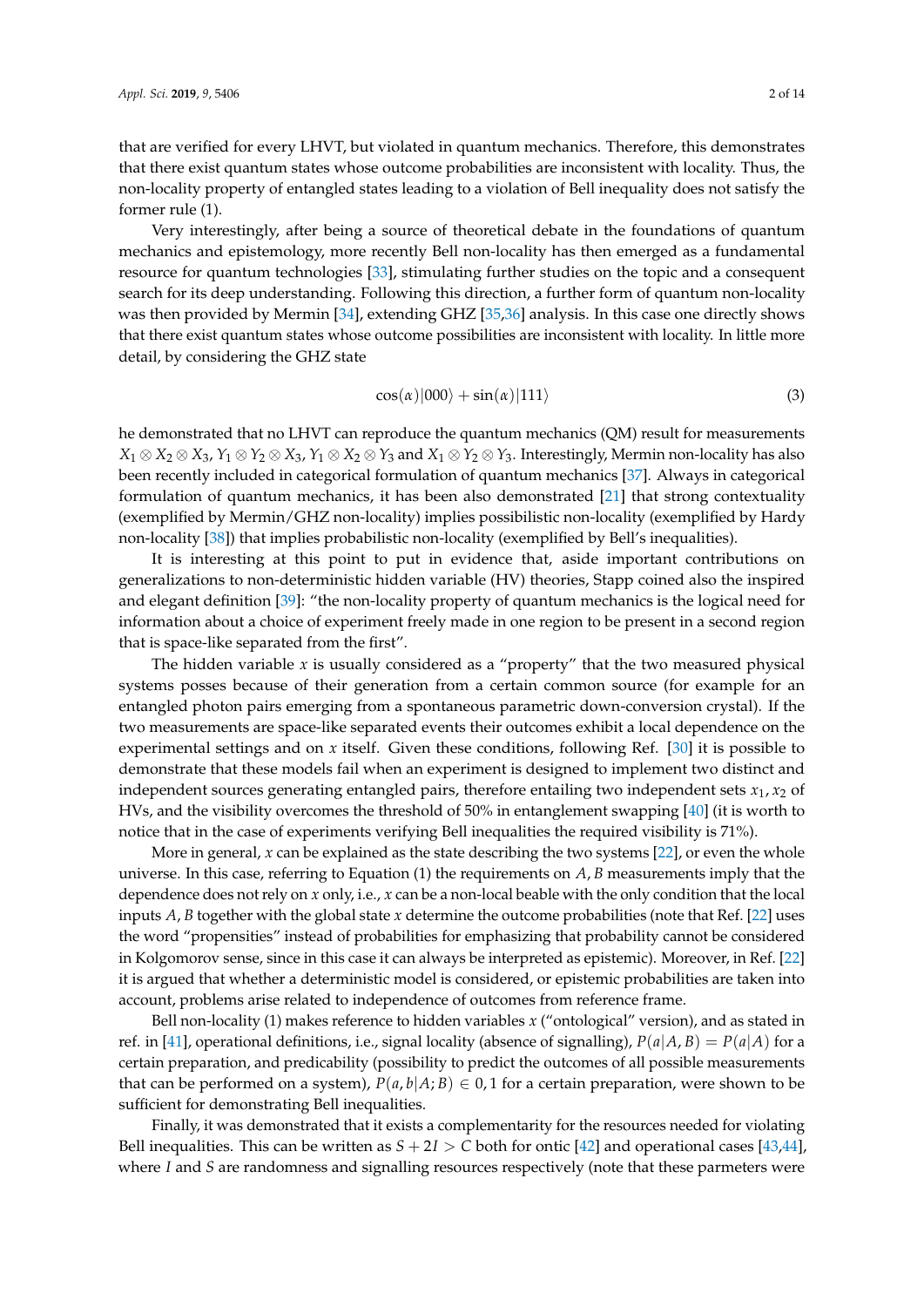defined in [\[42\]](#page-10-0) as  $S \equiv max\{S^{2\to 1}, S^{1\to 2}\}, S^{1\to 2} = \frac{sup}{\{A, A', B, b, x\}}|P_{AB}^{(2)}(b|x) - P_{A', B}(b|x)|$  and  $S^{2\to 1}$  mutatis mutandis,  $I \equiv \frac{max}{\{j=1,2\}} \left[\frac{sup}{\{A,B\}}\right]$  $\frac{sup}{\{A,B,x\}}$   $\frac{min}{z}$  ( $P_{AB}^{(j)}(z|x)$ , 1 –  $P_{AB}^{(j)}(z|x))$ ), C being the average communication in bits: thus, non-local correlations (C > 0) in presence of no signalling (S = 0) requires unpredictability  $(I > 0)$ .

### **2. Various Questions on Quantum Non-Locality**

Quantum non-locality and entanglement exhibit a strict and deep interrelation, being at the same time two well distinct concepts, and the understanding of the differences in a quantitative terms deserves attention in order to clarify the balance between these two inequivalent resources. As a starting point, an interesting aspect to be considered in this chapter concerns whether QM violates relativistic locality, and on the consequence if a superluminal influence between entangled entities can be a suitable explanation for quantum non-locality. It is important to notice that a preferred reference frame is not in contrast to special relativity and in particular that a universal preferred reference frame has been already observed, being the cosmic microwave background. Ref. [\[45\]](#page-10-3) posed a lower limit of more than ten thousand time the speed of light in the vacuum. This limit has been recently enhanced [\[46\]](#page-10-4) to  $\beta > 5 \cdot 10^6$ . In addition, the analysis reported in [\[47\]](#page-10-5) shows that this hidden influence, although propagating to a subluminal speed in a preferred reference frame, does it allow always for superluminal communications: this peculiarity refers to four-partite systems, but it is not valid for bipartite states. On the other side, this is not true for all the other models [\[9\]](#page-8-3) (including de Broglie-Bohm and GRW [\[48\]](#page-10-6)) for which the propagation in space of the correlations is not continuous. Other interesting facets of the argument, from which it results evident that the exact relation between entanglement and nonlocality is still poorly understood, refers for example to the analytic demonstration [\[49\]](#page-10-7) that quantum non-locality does not imply distillability of quantum correlations: this was deduced by considering a 3-qubit entangled state that is separable along any bipartition, but nevertheless violates a Bell inequality. Another case refers to the reasoning of [\[50\]](#page-10-8), where it is demonstrated that despite a particular class of states can exhibit entanglement without violating Bell inequalities, furthermore it is possible to obtain more non-locality with less entanglement, not only at the qubit level [\[12\]](#page-8-6) but also when there is no restriction on the size of the entanglement [\[51](#page-10-9)[–53\]](#page-10-10), a situation experimentally investigated in [\[54\]](#page-10-11). An argument related to states that exhibit on one side a maximal non-locality without possessing a maximum degree of entanglement has been investigated in [\[55\]](#page-10-12). This study put in evidence three possible scenarios plausible with this situation:

- (i) the case [\[12\]](#page-8-6) in which states that are non-maximally entangled violate Bell inequalities when using single-particle detectors with non-ideal quantum efficiency below 82%;
- (ii) for non-maximally entangled states, the Kullback–Leibler distance with the closest local distribution [\[56\]](#page-10-13) is larger;
- (iii) the simulation of entanglement with non-local resources is more favorable when maximally entangled states are considered rather then the non-maximally ones.

A peculiar property analyzed in [\[57\]](#page-10-14) shows that the totality of non-fully-separable states with an arbitrary dimension in the Hilbert space and number of parties, violates a Bell inequality if mixed with another state that, if taken alone, could not act a violation of the same Bell inequality.

From another study it appeared evident that an emerging quantum non-locality [\[58](#page-10-15)[,59\]](#page-10-16) is always unveiled by mixing a  $\sigma_{AB}$  state not violating Bell inequalities with any entangled state  $\rho_{AB}$ , a peculiar trait still to be seized in detail for potential exploitation in quantum communication protocols. In the work reported in [\[60\]](#page-10-17), an interesting comparison is analyzed between the resource theories of non-locality (local operations and shared randomness (LOSR) paradigm) and entanglement (local operations and classical communication (LOCC) paradigm), and it is shown how a class of non-local games can witness quantum entanglement, however weak, and reveal non-locality in any entangled quantum state.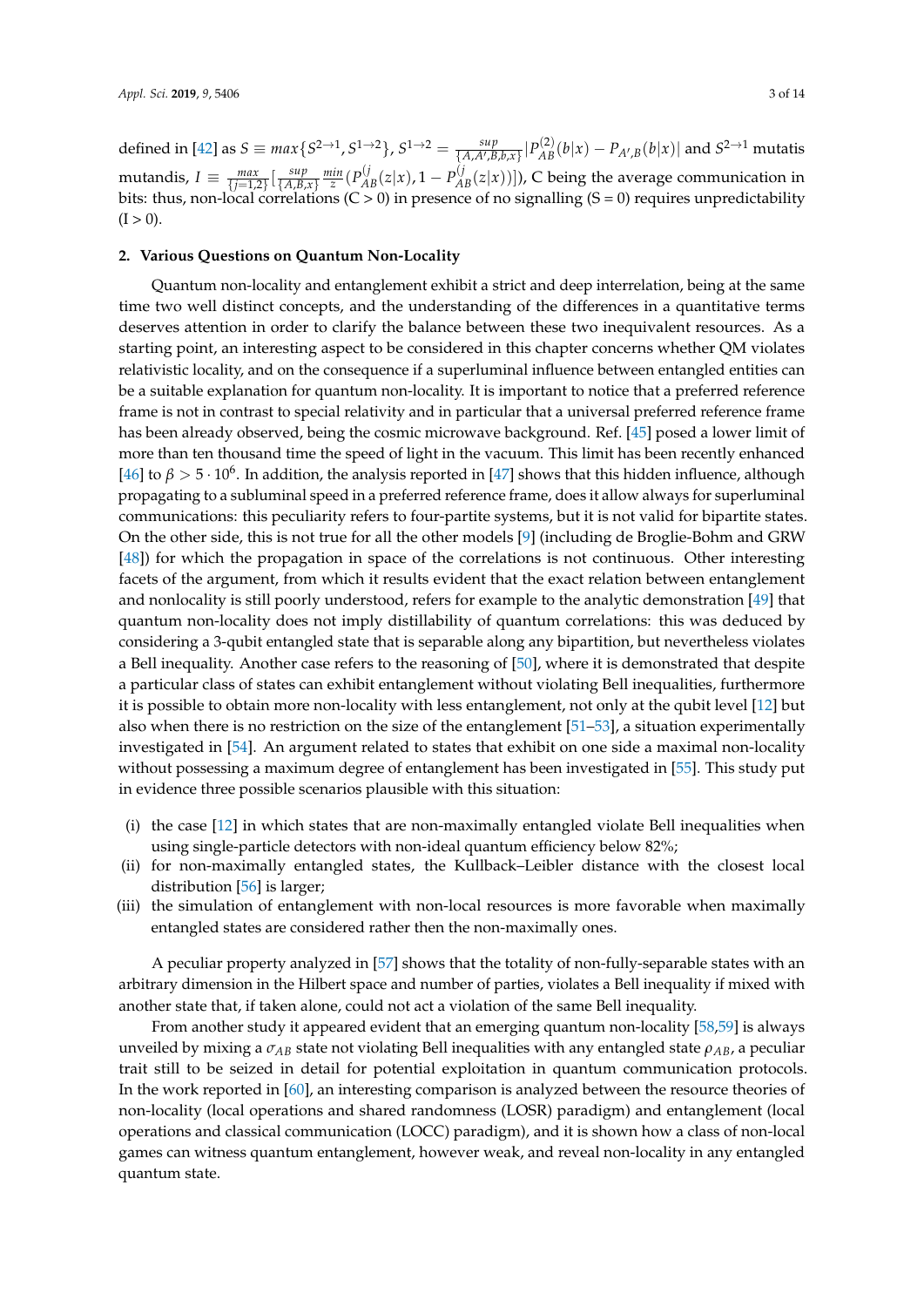This introduces another significant line of research, i.e., the quantification of non-locality, an important argument when this is considered as a resource for quantum technologies, but also for better understanding its fundamental meaning. A study related to the quantification of nonclassicality and focused on the global impact of local unitary evolutions [\[61\]](#page-10-18) puts in evidence that only for those composite quantum systems exhibiting quantum correlations (evaluated in the context of quantum-versus-classical paradigm [\[62\]](#page-10-19)) the global state can undergo a transformation operated by means of any nontrivial unitary evolution; this property holds also when states non violating the Bell inequality are considered. More recently it was demonstrated [\[63\]](#page-10-20) that all entangled states allow implementing a quantum channel, which cannot be reproduced classically, in particular teleportation according to a specific "teleportation witnesss". A relevant way to quantify non-locality [\[64,](#page-10-21)[65\]](#page-10-22) takes into account the minimal amount of information necessary to preserve quantum correlation in a communication exchange between two parties, which in the particular case of a 2-qubit maximally entangled system undergoing projective measurements this quantification is accounted to be exactly 1 bit (on the contrary the situation can be different when the system is non-maximal entangled, a matter still under debate). On a different perspective it is founded the argument detailed in [\[66\]](#page-10-23), considering general hidden variable models that can be expressed in terms of both local and non-local parts, and demonstrating the existence of experimentally verifiable quantum correlations that are incompatible with any hidden variable model having a nontrivial local part. Following this reasoning, it is then conceivable that if the non-local HVs are not considered, measurement results rely exclusively on local HV parameters and experimental settings. In this sense, this is equivalent to saying that quantum mechanics cannot be mimicked by HV theories provided with a local component.

The following reported approach started by considering that in a typical Bell experiment, correlations are observed between the measurement results of Alice and Bob and averages are evaluated over measurements of many pairs of particles, but when non-locality appears from statistics, this does not directly means that all individual pairs behave non-locally. This inspired the reasoning [\[67\]](#page-10-24) for which a set of the pairs behaves locally while another fraction in a non-local way. In other terms, it was argued that the relative quantum distribution probability  $P_O(a, b|A, B, \rho)$  for a given quantum state  $\rho$ can be expressed in terms of local  $(P_L)$  and non-local  $(P_{NL})$  parts, where respectively the  $P_L$  satisfies Bell inequalities and the other *PNL* does not depend on outcomes or experimental settings:

$$
P_Q = p_L(\rho) \cdot P_L + [1 - p_L(\rho)] \cdot P_{NL}.
$$
\n(4)

A tricky problem resides in determining the weight of the local part (that represents in some sense the measure of locality for *P<sup>Q</sup>* ) and in finding a suitable way to minimize it. A step in this direction was the demonstration that the local part is identically null for maximally entangled 2-qubit systems, returning a complete non-local behaviour, while an investigation analyzing non-maximally pure 2-qubit and 3-qubit states can be found in [\[68](#page-10-25)[,69\]](#page-10-26). Instead, focusing on the non-local component of Equation (4) and making use of non-local resources uniquely, with no-signaling constraint, it is possible to simulate correlations for all pure 2-qubit entangled systems without communication [\[70\]](#page-11-0), therefore exploiting no-signaling resources exclusively. A similar decomposition approach for contextuality has been validated in [\[71\]](#page-11-1). Taking advantage of the general way to express any q-qubit pure state in the form  $|\Psi_{\theta}\rangle = \cos(\theta)|00\rangle + \sin(\theta)|11\rangle$ , Ref. [\[72\]](#page-11-2) shows that  $P_L = \cos(\theta)$  represents the maximal value when non-maximally entangled states are considered.

The decomposition in Equation (4) has been then used for an analysis in terms of non-locality distillation [\[73\]](#page-11-3). In this case, when a number of copies of a non-local system is defined, two relevant parameters can be identified: (i) the non-local cost; and (ii) the distillable non-locality. This study put in evidence the existence of non-local boxes, showing what they define as bound non-locality, i.e., whose distillable non-locality is strictly smaller than their non-local cost, analyzing also whether the non-locality contained in such boxes can be activated.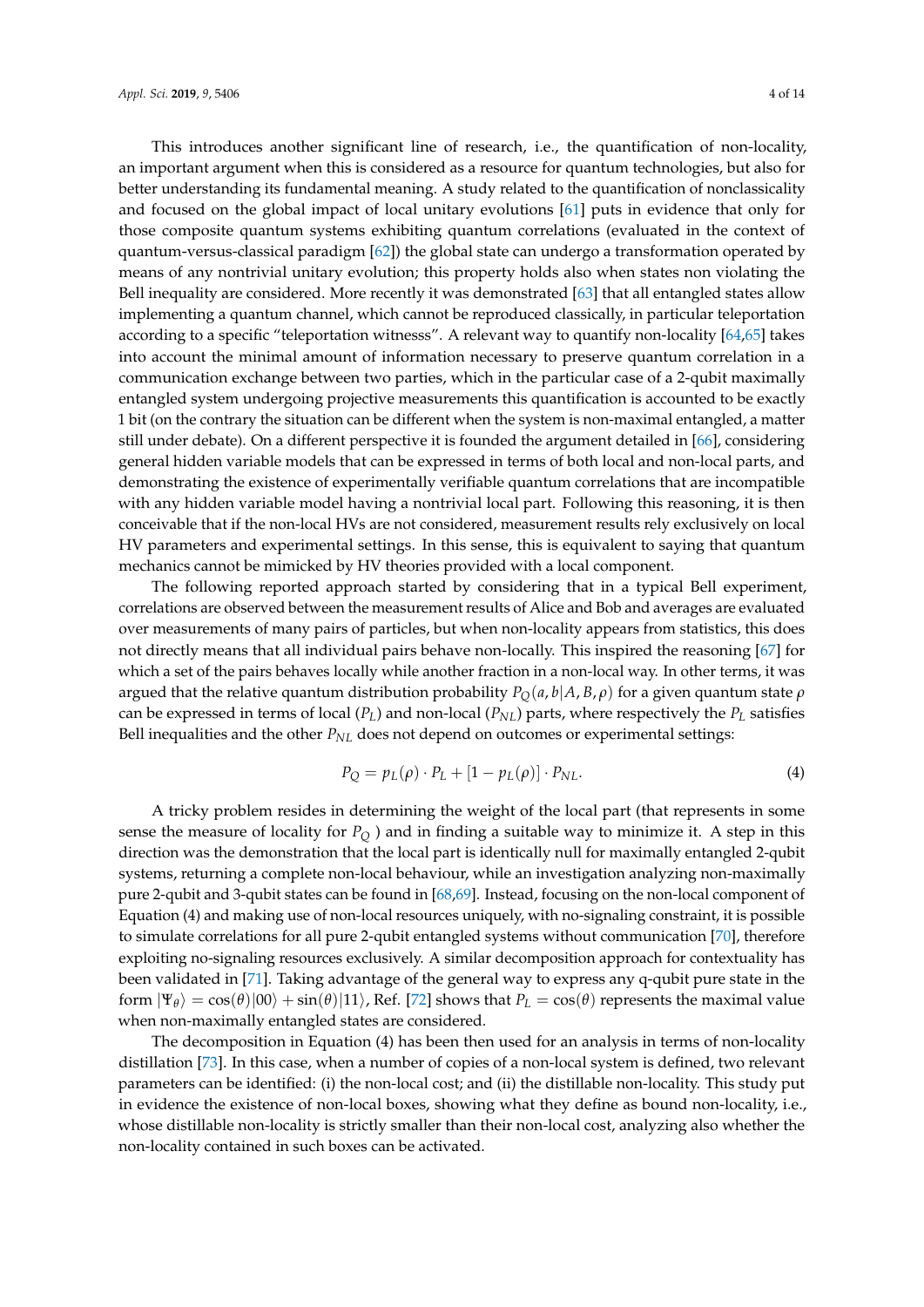In analogy with this, in [\[74\]](#page-11-4) Bell inequalities are derived exploiting the known link between the Kochen–Specker and Bell theorems, and discovered other measurement bounds allowing a higher degree of non-local correlations than those reported for cases reported in.

Several further studies addressed the measurement of non-locality, for instance the study of interconversions among several copies of non-local resources was afforded in [\[75–](#page-11-5)[77\]](#page-11-6), the distillation of several copies of a non-local behaviour into a more non-local one in [\[73](#page-11-3)[,78](#page-11-7)[,79\]](#page-11-8), the operations under which non-locality cannot increase used to find a proper definition of genuinely multipartite non-locality [\[80\]](#page-11-9).

The study about quantification of non-locality naturally leads to the question of the amount of non-locality in quantum mechanics. In this sense, a different approach, that overturns in some sense the perspective on how non-locality can be conceived, is built on reversing the logical order of quantum mechanics [\[81\]](#page-11-10), by making non-locality an axiom and indeterminism a theorem (QM relies on the opposite). In other words, it is argued that QM is not the most non-local theory (concerning with non-locality correlations) consistent with relativistic causality. This perspective gave the idea to account for non-local "superquantum" correlations (known also as PR-box, by Popescu and Rohrlic), that interrelate, without superluminal signalling, the outputs of two parties with their inputs A,B in this way:

$$
\sum_{b} P(a, b | A, B) = P(a | A) \text{ and } \sum_{a} P(a, b | A, B) = P(b | B). \tag{5}
$$

In Ref. [\[82\]](#page-11-11) the properties of such kind of set of probabilities are detailed in terms of communication complexity.

For exemplifying PR-box one can consider the situation when one has the following relation between outputs and inputs:

<span id="page-4-0"></span>
$$
a \bigoplus b = A \cdot B \tag{6}
$$

where  $\oplus$  stands for addition modulus 2. Furthermore, Alice's and Bob's marginal distributions are completely random and relativity causality is satisfied (namely Alice and Bob cannot communicate directly by exploiting PR-boxes.)

It is worth to mention that these non-local superquantum correlations generate a stronger violation  $(S = 4)$  in CHSH inequality with respect to any other quantum correlation, remembering that Tsirelsons bound [\[54\]](#page-10-11) gives  $S = 2\sqrt{2}$  (quantum mechanics) and  $S = 2$  in classical theory, while eventually a stronger violation [\[54,](#page-10-11)[83\]](#page-11-12) can be achieved with a larger number of measurements (chained inequalities) [\[84\]](#page-11-13).

Substantially, quantum correlations do not violate locality in a stronger way than as allowed by causality (at least for two dimensional systems, for higher dimensions the situation changes [\[85\]](#page-11-14), using chained inequalities mentioned above). This raises the question if there is some physical principle limiting the correlations to QM ones. A partially negative answer was provided in [\[86\]](#page-11-15), where it was shown that quantum theory is, at the level of correlations among systems, not as special as expected identifying a set of non-signalling correlations (defined in terms of efficiently solvable semi-definite programmes) strictly larger than the quantum correlations one, but satisfies all-but-one (information causality, not yet proved) of the device-independent principles proposed for quantum correlations (non-trivial communication complexity, no advantage for non-local computation, macroscopic locality, and local orthogonality). In a first approach, ref. [\[87\]](#page-11-16), the problem was faced by a communication complexity point of view [\[82\]](#page-11-11). Taking into consideration the case of two parties dealing with a Boolean function  $F(a; b)$ , and for which each of the parts has knowledge of only one input (a or b), the interesting problem refers to the minimization in communication resources in order that a part can compute and solve the function. In general, the case in which a bit only is necessary results a trivial matter. For an analysis of nontrivial cases, it can be mentioned that [\[87\]](#page-11-16) reported the comparison between the bounds for success probability, estimated to be: (i) 90.8% in the case of PR-box operating in probabilistic way; and (ii) 85.4% in the case Tsirelson case (considering that the classical level is fixed at 75%). The consequent partition of communication complexity problems in hard- and easy-solving classes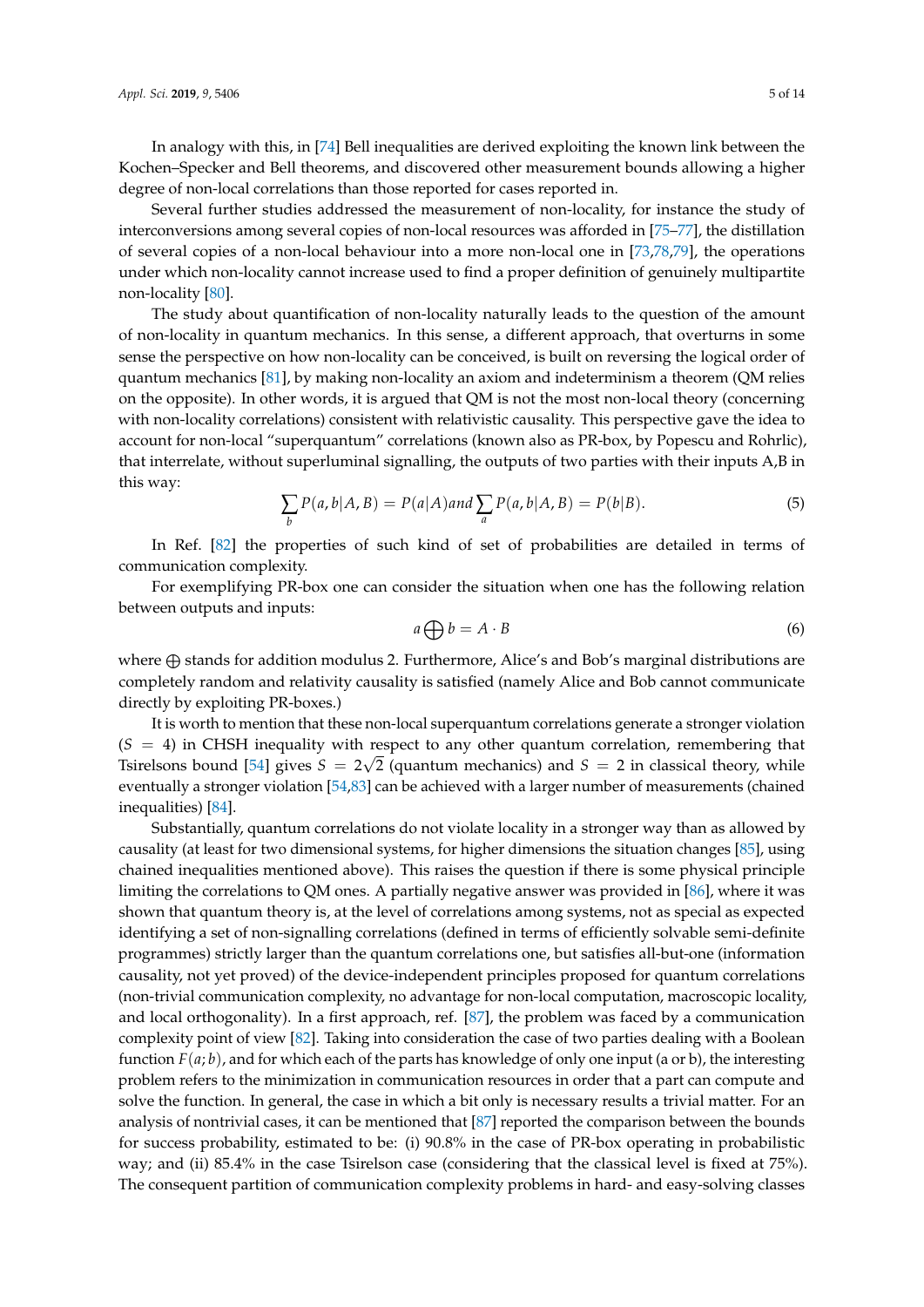can be understood in terms of partial characterization of non-local correlations by measurements on entangled systems. It is of interest the experimental verification [\[88](#page-11-17)[–91\]](#page-11-18) reporting that post-selected measurement results can approach the PR bound, while it is well known that in quantum mechanics the limit is fixed by Tsirelson bound.

A study [\[92\]](#page-11-19) focused on general properties relevant to the whole non-signaling theories (predicting Bell inequalities violation) discerns among the following phenomena, that are a consequence of the no-signaling principle and non-locality: intrinsic randomness, monogamy of correlations (in the sense that these correlations cannot be shared among a indefinite number of parties (e.g., when three parties Alice, Bob and Charles share an entangled state and a Bell inequality is maximally violated by Alice and Bob, than Alice and Charles result to be totally uncorrelated), and for this reason are different with respect to classical analogue), impossibility of perfect cloning, uncertainty due to the incompatibility of two observables, privacy of correlations (if two honest parties know to share correlations with some degree of monogamy, they can estimate and possibly bound their correlations with a third untrusted party), and bounds in the shareability of some states (shareability represents a natural property in the analysis of the monogamy of correlations: a bipartite probability distribution  $P(a, b|A, B)$  is considered to be m shareable with respect to Bob, if there exists an (m + 1)-partite distribution  $P(a, b_1, ..., b_m | A, B_1, ..., B_m)$  that is symmetric with respect to  $(b_1, B_1)$ ... $(b_m, B_m)$ , with marginals  $P(a, b_i | A, B_i)$  equal to the original distribution  $P(a, b | A, B)$ ). Moreover, it was discovered that the properties of non-local, non-arbitrarily shareable, and positive secrecy contents result to be equivalent, and this turns out to be valid for any distribution.

In general, Bell inequality violation implies that: (i) the considered quantum state must be entangled, (ii) the sets of local quantum measurements performed by one or the other party must be incompatible. A logical question to be asked is whether this link is reversed; Werner demonstrated that entanglement does not imply violation of Bell inequalities.

One of the most recent and interesting lines of investigation related with quantum non-locality is the connection with the absence of uncertainty free joint measurements of observables eventually used in Bell inequalities tests. In [\[93\]](#page-11-20) it was shown that, for dichotomic POVM, every pair of incompatible quantum observables enables the violation of a Bell inequality and therefore it must remain incompatible within any other no-signaling theory; moreover, from [\[94,](#page-11-21)[95\]](#page-11-22), further elaborated in [\[96](#page-11-23)[–99\]](#page-12-0), evidence emerged on the fact that a set of measurements is not jointly measurable if and only if it can be used for demonstrating EPR steering (note that it occupies an intermediate position between Bell non-locality and entanglement); on the contrary, the work [\[100\]](#page-12-1) showed that the result of [\[93\]](#page-11-20) does not hold in general, as the joint measurability problem cannot be reduced to a pair of POVMs only (result extended in [\[101\]](#page-12-2)). In [\[102\]](#page-12-3) it was established that the degree of non-locality of any theory is determined by two factors: the strength of the uncertainty principle and the strength of steering, i.e., the possibility of explaining the Tsirelsons bound by exploiting the uncertainty limit of conditional quantum states deriving from the measurement of one system of a bipartite entangled state. In particular, it was examined the game where Alice and Bob win when their answer satisfies relation [\(6\)](#page-4-0) between outputs and inputs. Then they considered the concept of steerability, i.e., what states Alice can remotely prepare on Bob's system: when they share a state  $\rho_{AB}$ , the reduced density matrix pertaining Bob's system is

$$
\rho_B = \sum_a p(a|s) \rho_{s,a}.\tag{7}
$$

Schrödinger noticed that for all *s* there exist a measurement on Alice's system that allows steering the state  $\rho_{s,a}$  with probability  $P(a|s)$  on Bob's site. This steering procedure does not allow to violate no-signalling because for each of Alice's settings, Bob's state is the same when averaging over Alice's measurements outcomes. The tight bound for the game success is:

$$
P^{\text{game}} = \Sigma_{\text{s}} p(\text{s}) \Sigma_{\text{a}} P(\text{a}|\text{s}) \zeta_{\text{s,a}} \tag{8}
$$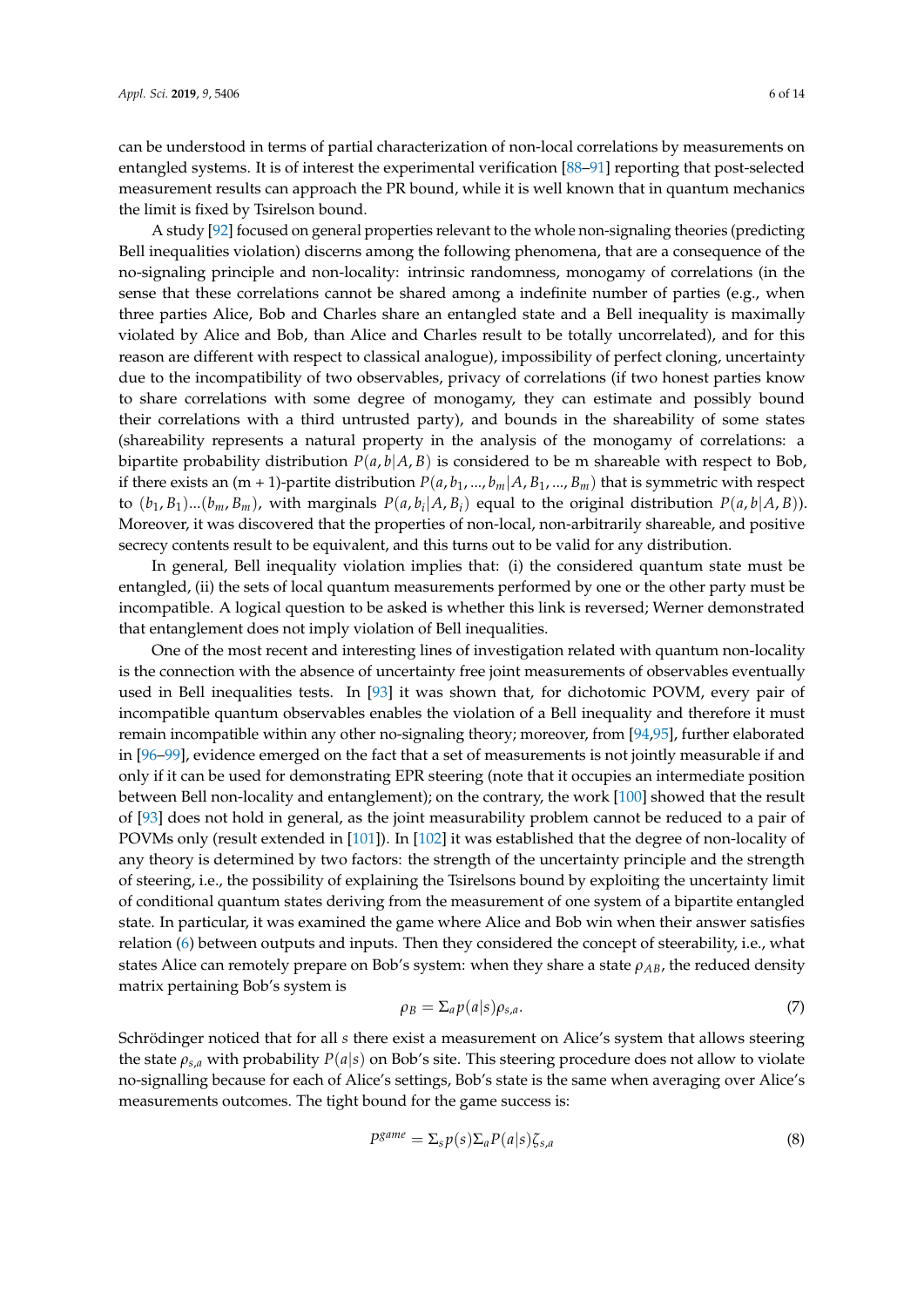where  $\zeta_{s,a}$  is a proper set of uncertainty relation in entropic form [\[102\]](#page-12-3) (one cannot obtain a measurement outcome with certainty for all the measurements simultaneously whenever  $\zeta_{s,a} < 1$ .

On the other hand, in the study Ref. [\[103\]](#page-12-4) (see also [\[104\]](#page-12-5)) a link was proved between Tsirelson's bound and measurement incompatibility in two qubits Hilbert space (i.e., with the optimal degree of unsharpness). By analysing covariance matrix, it was demonstrated Ref. [\[105\]](#page-12-6) the inequality:

$$
|B| \le 22 + Min[S(a), S(b)],\tag{9}
$$

where *B* is the Bell–CHSH parameter and  $S(a)$ ,  $S(b)$  are Tsallis entropies concerning local measurements of Alice and Bob. The use of weak values [\[106](#page-12-7)[–108\]](#page-12-8) was suggested for experimentally testing this inequality. Ref. [\[109\]](#page-12-9) characterised quantum correlations in terms of generalized uncertainty relations as well as specific notion of locality (local uncertainty relations cannot be affected by space-like separated events). Finally, a bound on non-local correlations (stronger than Tsirelson's one) in terms of local measurements of two independent joint measurements on two quantum correlated systems was demonstrated in Ref. [\[103\]](#page-12-4), in particular it was shown how the requirement of positivity for experimental probabilities measured in a combination of two local joint measurements realized on two separate quantum systems leads to a bound on non-local correlation between these. The fact that steering occurs for mixed entangled states that are Bell-local has been experimentally demonstrated [\[110\]](#page-12-10) by observing that a violation occurs when specific inequalities are considered (see also [\[111\]](#page-12-11)), which extends previous works [\[112–](#page-12-12)[115\]](#page-12-13) relying on inferred variances of complementary observables [\[116,](#page-12-14)[117\]](#page-12-15) (also when transition-edge detectors, that are intrinsically single-particle number resolving, are experimentally implemented to avoid detection loophole [\[118\]](#page-12-16)). However, the inequalities considered in [\[116,](#page-12-14)[117\]](#page-12-15) are not violated by some particular entangled states: Ref. [\[119\]](#page-12-17) describes and experimentally tests a new criterion founded on entropy functions, violated by more states.

In [\[120\]](#page-12-18) it was investigated whether the phenomenon of EPR steering can also be generalized beyond quantum theory demonstrating that, whilst post-quantum steering does not exist in the bipartite case, it is present in the case of three observers and it is fundamentally different from postquantum non-locality.

An interesting discussion on the connections between non-locality and complementarity can be found in [\[121\]](#page-12-19), in which the key point focuses on the possibility to attribute different operational meanings to the concept of joint measurability of two observables (A,B): (i) A and B values can be obtained by the measurement of a third observable C (in the sense that the probability distribution of A and B outcomes are included as marginals in the distribution of C results); (ii) when the sequence ABA is measured, the two measurements of the same observable A return identical outcomes; (iii) if the measurement sequence AB is considered, the same probability distribution over B outcomes is obtained as a direct B measurement. In the context of quantum mechanics there is a total equivalence among all these statements, nevertheless Ref. [\[121\]](#page-12-19) describes that for any no-signalling theory not showing complementarity (as specified at item (iii) it is allowed a local realistic description, but this is not valid with respect to properties i and ii (the demonstration took advantage of non-local box correlations models).

In addition, it is worth to mention the research [\[75\]](#page-11-5) that analyzes the comparison among the structures of entanglement correlations with respect to the non-local ones, putting in evidence significant differences. The concept of "unit of non-locality" is speculated as a possible explanation for a PR-box, and proven that this is not applicable to describe correlations when cluster states are considered. In [\[122](#page-12-20)[–125\]](#page-13-0) an investigation on other aspects of PR-box is extended. Moreover, the paper [\[126\]](#page-13-1) analyzes the possibility to build a covariant deterministic non-local HV extension of quantum theory, and demonstrates how it is possible to reduce any covariant non-local variable to Bell local variable whose existence is known to be incompatible with well-tested quantum predictions.

Another fundamental problem considered in Ref. [\[127\]](#page-13-2) is related to whether the non-locality of a quantum state can be superactivated, in other words if a state  $\rho\otimes\rho$  can be considered non-local if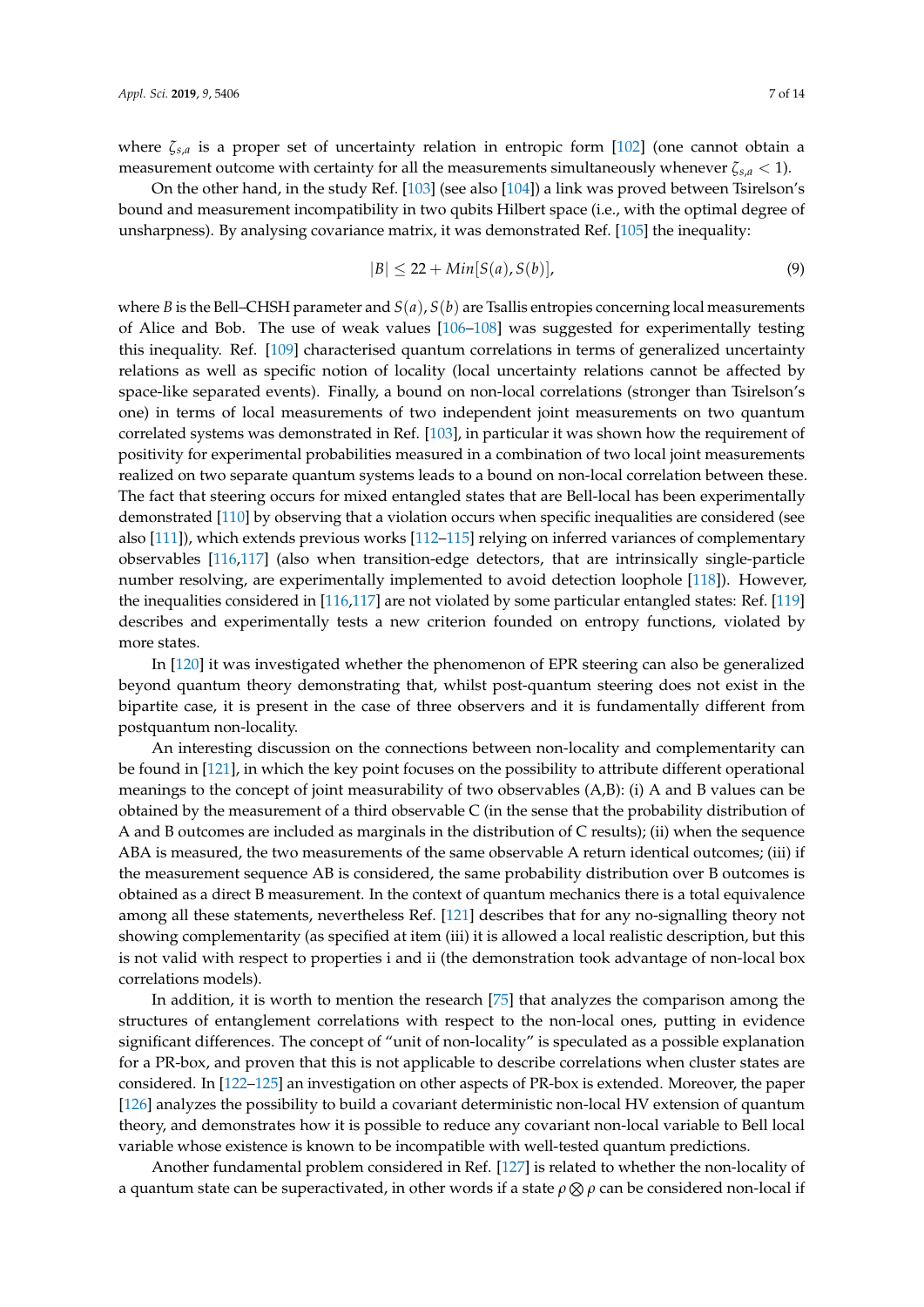$\rho$  is local. This aspect, that refers to a sort of additivity property of non-locality, has been analyzed by considering unbounded [\[128\]](#page-13-3) Bell inequalities, returning the conclusion that if a number of local entangled states are combined by direct product, it is possible to get a non-local global state, falsifying in this way the forementioned additivity. In conclusion, as an extension of this study it was considered the possibility for any kind of local entangled state to generate non-locality superactivation, and demonstrated [\[129\]](#page-13-4) that all quantum states useful for teleportation represent non-local resources.

#### **3. Non-Locality in Higher Dimensional Spaces**

The list of studies connected to quantum non-locality of the previous sections, albeit uncomplete and a little schematic, demonstrates as this is not only a fundamental point for understanding the very foundations of quantum mechanics, but it is also becoming an important resource for emerging quantum technologies. This prompts the need of a clear understanding of quantum non-locality and, in particular, of its compatibility with special relativity. Even if one can rigorously demonstrate that it can not lead to any superluminal transmission (signalling) [\[130\]](#page-13-5), peaceful coexistence between special relativity and QM would require more, i.e., it would be necessary understanding a coherent description among different observers [\[131\]](#page-13-6). For instance, how to reconcile two observers that observe a different temporal order in the collapse of two entangled particles? The answers to this question span from being an unsolved problem [\[132–](#page-13-7)[139\]](#page-13-8), requiring a preferred foliation to relativistic space–time, to being only apparent, since accounts of entangled systems undergoing collapse yielded by different reference frames can be considered as no more than differing accounts of the same process and events [\[140\]](#page-13-9); there is a form of holism associated to QM description of composite systems, the factorizable state after collapse on a certain hypersurface is merely one way of slicing together local parts, entangled states are superposition of such splicings.

Be that as it may, rebus sic stantis, an undoubted difficulty in understanding the collapse in composite systems persists. Our suggestion is that one should explore the possibility that this problem can be solved in higher dimensional spaces. Let us consider a *n* > 4 space-time with *n* − 4 more spatial dimensions and let us suppose that, while the usual fields only "live" in  $3 + 1$  dimensions, the collapse is mediated by "some field" propagating also in the other dimensions. Since every n-dimensional space can be "contracted" around a single point of a higher dimensional space (for example a plane can be wrapped as tied as one wishes around a single point in three dimensional space), two far points in the "ordinary" space can be as close as wanted considering extra-dimensions. Incidentally, this "contraction" is an isometry and leaves invariant Gaussian curvature.

Thus, if this higher dimensions are extremely small, every event of the 3+1 dimensional space could be connected with any another event in an "extremely short" effective distance through the compactified dimensions. Therefore, the collapse of one of two remote entangled particles could cause the collapse of the other with the propagation of a subluminal signal through the compactified dimensions. Quantum non-locality would reduce to the fact that only wave function collapse would be affected by these extra dimensions.

This kind of phenomenon could either be included in a more general theory going beyond quantum mechanics (for example, some Planck scale theory already predicts compactified dimensions) or find a use in building relativistic collapse models, for example a simple generalization of Tumulka's one [\[141\]](#page-13-10) should be able to incorporate it.

For instance, one could think to some general non-unitary evolution operator

$$
U(t) = Exp\{-i \int d^4x d^ny O_I(x, y, t)\}
$$
\n(10)

where  $O_I(x, y, t) = H_I(x, t) + C_I(x, y, t)$ ,  $H_I(x, t)$  being the usual Hermitian–Hamiltonian density of quantum fields leaving in a 3+1 dimensional space (x), while *CI*(*x*, *y*, *t*) is not Hermitian and eventually induces the collapse. When one traces over the degrees of freedom corresponding to the not Hermitian component,  $C_I(x, y, t)$ , the usual unitary evolution is eventually restored, as in 't Hooft finite degrees of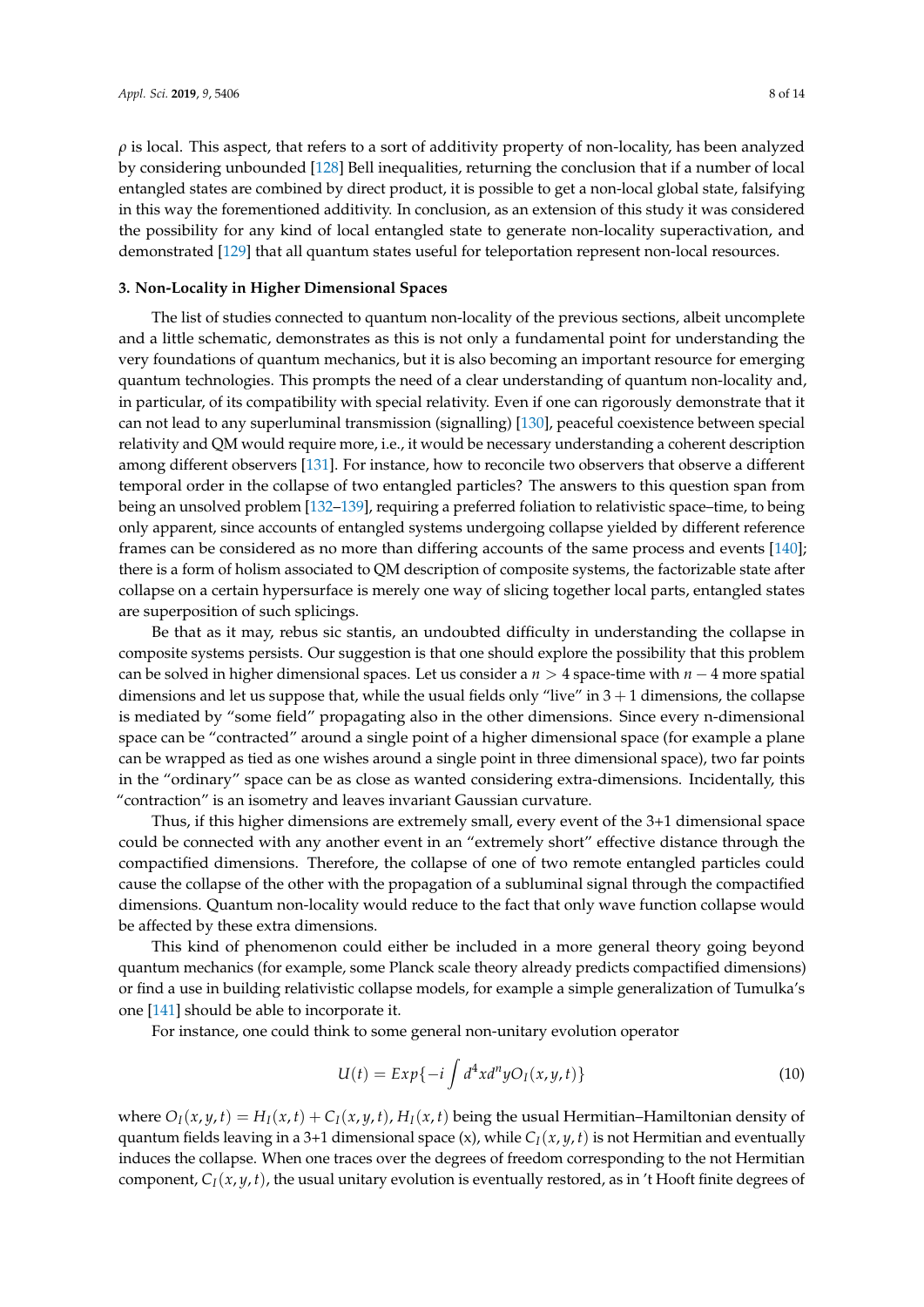freedom model [\[142\]](#page-13-11). Lastly, it would be worth investigating if this extra component could contribute to solve other issues of modern physics, as dark matter and dark energy.

Finally, one can notice that this idea could present some vague analogy with the one proposed in [\[143\]](#page-13-12), where a connection between quantum non-locality and Einstein–Podolsky bridges was conjectured; nonetheless the nature of the phenomenon is rather dissimilar and also potential consequences could be rather different: for example in this second case, as discussed in [\[143\]](#page-13-12), the two regions remain causally disconnected due to non traversability of Lorentzian wormholes (Of course, following [\[143\]](#page-13-12), we do not consider here eventual traversable wormholes [\[144](#page-13-13)[,145\]](#page-13-14)), while in principle the connection through a compactified dimension does non prevent causal connection (if no other effect intervenes).

**Author Contributions:** Both authors contributed equally to the work.

**Funding:** This research was supported by grant number (FQXi FFF Grant number FQXi-RFP-1812) from the Foundational Questions Institute and Fetzer Franklin Fund, a donor advised fund of Silicon Valley Community Foundation. This work has received funding from PATHOS EU H2020 FET-OPEN grant no. 828946, and from the European Unions Horizon 2020 and the EMPIR Participating States in the context of the project EMPIR-17FUN01 'BeCOMe'.

**Acknowledgments:** We thank Eliahu Cohen for having pointed to our attention several papers and in particular ref. [\[143\]](#page-13-12).

**Conflicts of Interest:** The authors declare no conflict of interest.

#### **References**

- <span id="page-8-0"></span>1. Bell, J.S. On The Einstein Podolsky Rosen Paradox. *Physics* **1964**, *1*, 195–200. [\[CrossRef\]](http://dx.doi.org/10.1103/PhysicsPhysiqueFizika.1.195)
- <span id="page-8-1"></span>2. Bell, J.S. On the Problem of Hidden Variables in Quantum Mechanics. *Rev. Mod. Phys.* **1966**, *38*, 477. [\[CrossRef\]](http://dx.doi.org/10.1103/RevModPhys.38.447)
- 3. Einstein, A.; Podolsky, B.; Rosen, N. Can Quantum-Mechanical Description of Physical Reality Be Considered Complete? *Phys. Rev.* **1935**, *47*, 77. [\[CrossRef\]](http://dx.doi.org/10.1103/PhysRev.47.777)
- 4. Schrödinger, E. Die gegenwärtige Situation in der Quantenmechanik. *Die Naturwissenschaften* **1935**, *23*, 807. [\[CrossRef\]](http://dx.doi.org/10.1007/BF01491891)
- 5. Schrödinger, E. Probability relations between separated systems. *Proc. Camb. Philos. Soc.* **1936**, *32*, 446–452. [\[CrossRef\]](http://dx.doi.org/10.1017/S0305004100019137)
- 6. Eberhard, P.H. *Quantum Theory and Pictures of Reality: Foundations, Interpretations, and New Aspects*; Schommers, W., Ed.; Springer: Berlin, Germany, 1989; p. 169.
- 7. Bohm, D.; Hiley, B.J.; Goldstein, S. *The Undivided Universe: An Ontological Interpretation of Quantum Mechanics*; Routledge: New York, NY, USA, 1993.
- <span id="page-8-2"></span>8. Cirel'son, B.S. Quantum generalizations of Bell's inequality. *Lett. Math. Phys.* **1980**, *4*, 93–100. [\[CrossRef\]](http://dx.doi.org/10.1007/BF00417500)
- <span id="page-8-3"></span>9. Genovese, M. Research on hidden variable theories: A review of recent progresses. *Phys. Rep.* **2005**, *413*, 319–396. [\[CrossRef\]](http://dx.doi.org/10.1016/j.physrep.2005.03.003)
- <span id="page-8-5"></span>10. Genovese, M. Interpretations of Quantum Mechanics and Measurement Problem. *Adv. Sci. Lett.* **2010**, *3*, 249–258. [\[CrossRef\]](http://dx.doi.org/10.1166/asl.2010.1133)
- 11. Aspect, A.; Dalibard, J.; Roger, G. Experimental Test of Bell's Inequalities Using Time-Varying Analyzers. *Phys. Rev. Lett.* **1982**, *49*, 1804. [\[CrossRef\]](http://dx.doi.org/10.1103/PhysRevLett.49.1804)
- <span id="page-8-6"></span>12. Eberhard, P.H. Background level and counter efficiencies required for a loophole-free Einstein-Podolsky-Rosen experiment. *Phys. Rev. A* **1993**, *47*, 2800–2811. [\[CrossRef\]](http://dx.doi.org/10.1103/PhysRevA.47.R747)
- 13. Brida, G.; Genovese, M.; Novero, C.; Predazzi, E. New experimental test of Bell inequalities by the use of a non-maximally entangled photon state. *Phys. Lett. A* **2000**, *268*, 12–16. [\[CrossRef\]](http://dx.doi.org/10.1016/S0375-9601(00)00167-5)
- 14. Rowe, M.A.; Kielpinski, D.; Meyer, V.; Sackett, C.A.; Itano, W.M.; Monroe, C.; Wineland, D.J. Experimental violation of a Bell's inequality with efficient detection. *Nature* **2001**, *409*, 791–794. [\[CrossRef\]](http://dx.doi.org/10.1038/35057215) [\[PubMed\]](http://www.ncbi.nlm.nih.gov/pubmed/11236986)
- <span id="page-8-4"></span>15. Giustina, M; Mech, A.; Ramelow, S.; Wittmann, B.; Kofler, J.; Beyer, J.; Lita, A.; Calkins, B.; Gerrits, T.; Nam, S.W.; et al. Bell violation using entangled photons without the fair-sampling assumption. *Nature* **2013**, *497*, 227–230, doi:10.1038/nature12012. [\[CrossRef\]](http://dx.doi.org/10.1038/nature12012) [\[PubMed\]](http://www.ncbi.nlm.nih.gov/pubmed/23584590)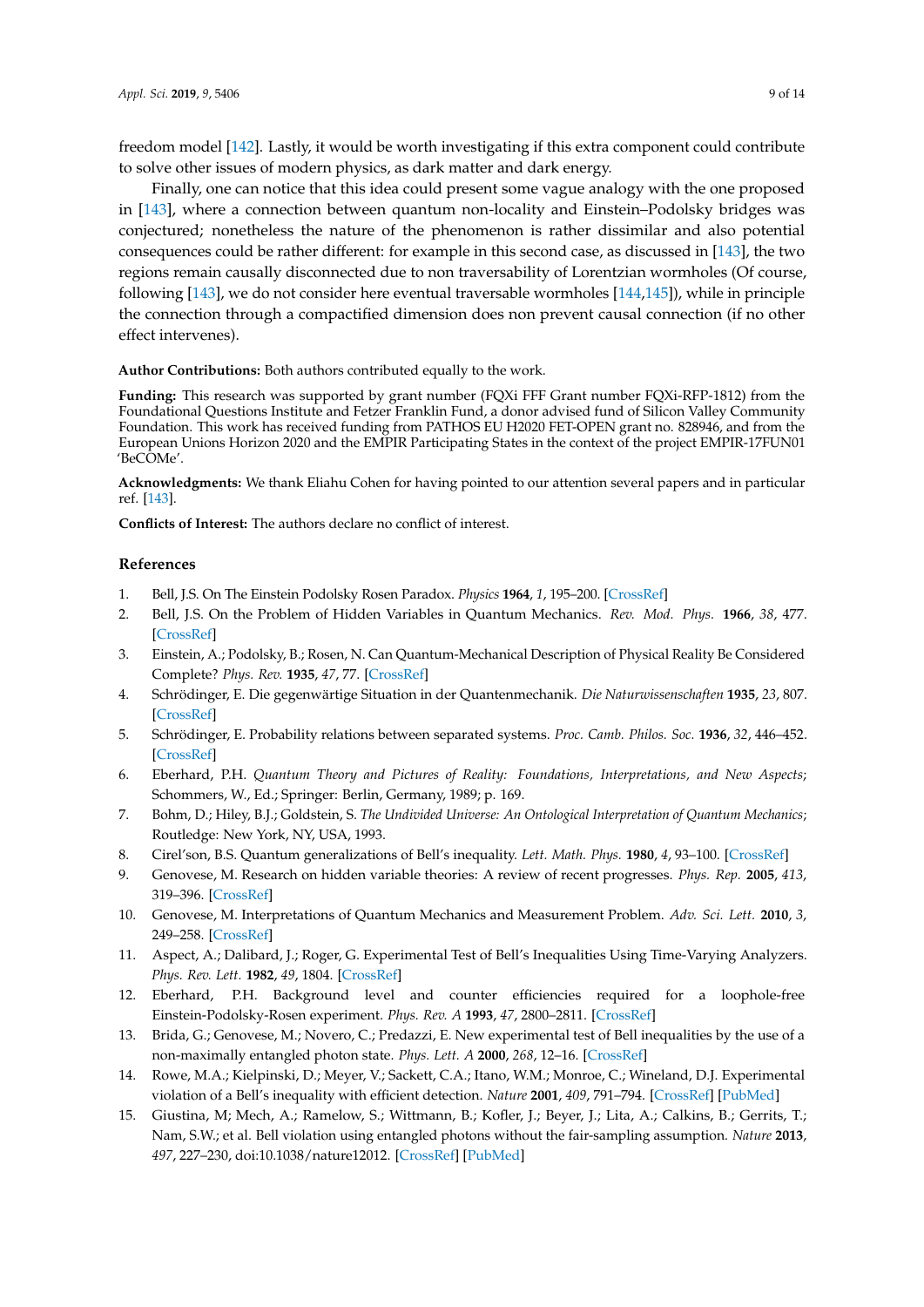- <span id="page-9-0"></span>16. Hensen, B.; Bernien, H.; Dréau, A.E.; Reiserer, A.; Kalb, N.; Blok, M.S.; Ruitenberg, J.; Vermeulen, R.F.L.; Schouten, R.N.; Abellán, C.; et al. Loophole-free Bell inequality violation using electron spins separated by 1.3 kilometres. *Nature* **2015**, *526*, 682–686. [\[CrossRef\]](http://dx.doi.org/10.1038/nature15759)
- 17. Shalm, L.K.; Meyer-Scott, E.; Christensen, B.G.; Bierhorst, P.; Wayne, M.A.; Stevens, M.J.; Gerrits, T.; Glancy, S.; Hamel, D.R.; Allman, M.S.; et aL. Strong Loophole-Free Test of Local Realism. *Phys. Rev. Lett.* **2015**, *115*, 250402. [\[CrossRef\]](http://dx.doi.org/10.1103/PhysRevLett.115.250402)
- <span id="page-9-1"></span>18. Giustina, M.; Versteegh, M.A.M.; Wengerowsky, S.; Handsteiner, J.; Hochrainer, A.; Phelan, K.; Steinlechner, F.; Kofler, J.; Larsson, J.; Abellán, C.; et al. Significant-Loophole-Free Test of Bell's Theorem with Entangled Photons. *Phys. Rev. Lett.* **2015**, *115*, 250401. [\[CrossRef\]](http://dx.doi.org/10.1103/PhysRevLett.115.250401)
- <span id="page-9-2"></span>19. *Quantum Information,Computation and Cryptography*; Benatti, F., Fannes, M., Floreanini, R., Petritis, D., Eds.; Springer: Berlin, Germany, 2010.
- <span id="page-9-3"></span>20. Genovese, M. Real applications of quantum imaging. *J. Opt.* **2016**, *18*, 073002. [\[CrossRef\]](http://dx.doi.org/10.1088/2040-8978/18/7/073002)
- <span id="page-9-4"></span>21. Abramsky, S.; Brandenburger, A. The sheaf-theoretic structure of non-locality and contextuality. *New J. Phys.* **2011**, *13*, 113036. [\[CrossRef\]](http://dx.doi.org/10.1088/1367-2630/13/11/113036)
- <span id="page-9-16"></span>22. Gisin, N. Is realism compatible with true randomness? *arXiv* **2010**, arXiv:1012.2536.
- 23. Leggett, A.J. Nonlocal Hidden-Variable Theories and Quantum Mechanics: An Incompatibility Theorem. *Found. Phys.* **2003**, *33*, 1469–1493.:1026096313729. [\[CrossRef\]](http://dx.doi.org/10.1023/A:1026096313729)
- 24. Gröblacher, G.; Paterek, T.; Kaltenbaek, R.; Brukner, C.; Zukowski, M.; Aspelmeyer, M.; Zeilinger, A. An experimental test of non-local realism. *Nature* **2007**, *446*, 871–875. [\[CrossRef\]](http://dx.doi.org/10.1038/nature05677) [\[PubMed\]](http://www.ncbi.nlm.nih.gov/pubmed/17443179)
- 25. Branciard, C.; Brunner, N.; Gisin, N.; Kurtsiefer, C.; Lamas-Linares, A.; Ling, A.; Scarani, V. Testing quantum correlations versus single-particle properties within Leggetts model and beyond. *Nat. Phys.* **2008**, *4*, 681–685. [\[CrossRef\]](http://dx.doi.org/10.1038/nphys1020)
- 26. Wiseman, H.M.; Jones, S.J.; Doherty, A.C. Steering, Entanglement, Nonlocality, and the Einstein-Podolsky-Rosen Paradox *Phys. Rev. Lett.* **2009**, *98*, 140402. [\[CrossRef\]](http://dx.doi.org/10.1103/PhysRevLett.98.140402) [\[PubMed\]](http://www.ncbi.nlm.nih.gov/pubmed/17501251)
- 27. Popescu, S. Nonlocality beyond quantum mechanics. *Nat. Phys.* **2014**, *10*, 264–270. [\[CrossRef\]](http://dx.doi.org/10.1038/nphys2916)
- 28. Khrennikov, A. Quantum versus classical entanglement: eliminating the issue of quantum nonlocality. *arXiv* **2019**, arXiv:1909.00267.
- 29. Haag, R. On quantum theory. *Int. J. Quant. Inf.* **2019**, *17*, 1950037. [\[CrossRef\]](http://dx.doi.org/10.1142/S0219749919500370)
- <span id="page-9-5"></span>30. Zukowsky, M.; Zeilinger, A.; Horne, M.A.; Ekert A.K. "Event-ready-detectors" Bell experiment via entanglement swapping. *Phys. Rev. Lett.* **1993**, *71*, 4287. [\[CrossRef\]](http://dx.doi.org/10.1103/PhysRevLett.71.4287)
- <span id="page-9-6"></span>31. Clauser, J.F.; Horne, M.A. Experimental consequences of objective local theories. *Phys. Rev. D* **1974**, *10*, 526. [\[CrossRef\]](http://dx.doi.org/10.1103/PhysRevD.10.526)
- <span id="page-9-7"></span>32. Clauser, J.F.; Horne, M.A.; Shimony, A.; Holt, R.A. Proposed Experiment to Test Local Hidden-Variable Theories. *Phys. Rev. Lett.* **1970**, *23*, 880. [\[CrossRef\]](http://dx.doi.org/10.1103/PhysRevLett.23.880)
- <span id="page-9-8"></span>33. Barrett, J.; Linden, N.; Massar, S.; Pironio, S.; Popescu, S.; Roberts, D. Nonlocal correlations as an information-theoretic resource. *Phys. Rev. A* **2005**, *71*, 022101. [\[CrossRef\]](http://dx.doi.org/10.1103/PhysRevA.71.022101)
- <span id="page-9-9"></span>34. Mermin, N.D. Quantum mysteries revisited. *Am. J. Phys.* **1990**, *58*, 731–734. [\[CrossRef\]](http://dx.doi.org/10.1119/1.16503)
- <span id="page-9-10"></span>35. Greenberger, D.M.; Horne, M.A.; Zeilinger, A. Going Beyond Bells Theorem. In *Bell's Theorem, Quantum Theory and Conceptions of the Universe*; Kafatos, M., Ed.; Springer: Dordrecht, The Netherlands, 1989; Volume 37.
- <span id="page-9-11"></span>36. Greenberger, D.M.; Horne, M.A.; Shimony, A.; Zeilinger, A. Bells theorem without inequalities. *Am. J. Phys.* **1990**, *58*, 1131–1143. [\[CrossRef\]](http://dx.doi.org/10.1119/1.16243)
- <span id="page-9-12"></span>37. Coecke, B.; Duncan, R.; Kissinger, A.; Wang, Q. Strong Complementarity and Non-locality in Categorical Quantum Mechanics. In Proceedings of the 27th Annual ACM/IEEE Symposium on Logic in Computer Science, New Orleans, LA, USA, 25–28 June 2012; doi:10.1109/LICS.2012.35. [\[CrossRef\]](http://dx.doi.org/10.1109/LICS.2012.35)
- <span id="page-9-13"></span>38. Hardy, L. Nonlocality for two particles without inequalities for almost all entangled states. *Phys. Rev. Lett.* **1993**, *71*, 1665–1668. [\[CrossRef\]](http://dx.doi.org/10.1103/PhysRevLett.71.1665) [\[PubMed\]](http://www.ncbi.nlm.nih.gov/pubmed/10054467)
- <span id="page-9-14"></span>39. Stapp, H.P. A Bell-type theorem without hidden variables. *Am. J. Phys.* **2004**, *72*, 30. [\[CrossRef\]](http://dx.doi.org/10.1119/1.1613273)
- <span id="page-9-15"></span>40. Branciard, C.; Gisin, N.; Pironio, S. Characterizing the Nonlocal Correlations Created via Entanglement Swapping. *Phys. Rev. Lett.* **2010**, *104*, 170401. [\[CrossRef\]](http://dx.doi.org/10.1103/PhysRevLett.104.170401) [\[PubMed\]](http://www.ncbi.nlm.nih.gov/pubmed/20482092)
- <span id="page-9-17"></span>41. Cavalvanti, E.G.; Wiseman, H.M. Bell nonlocality, signal locality and unpredictability (or What Bohr could have told Einstein at Solvay had he known about Bell experiments). *Found. Phys.* **2012**, *42*, 1329–1338. [\[CrossRef\]](http://dx.doi.org/10.1007/s10701-012-9669-1)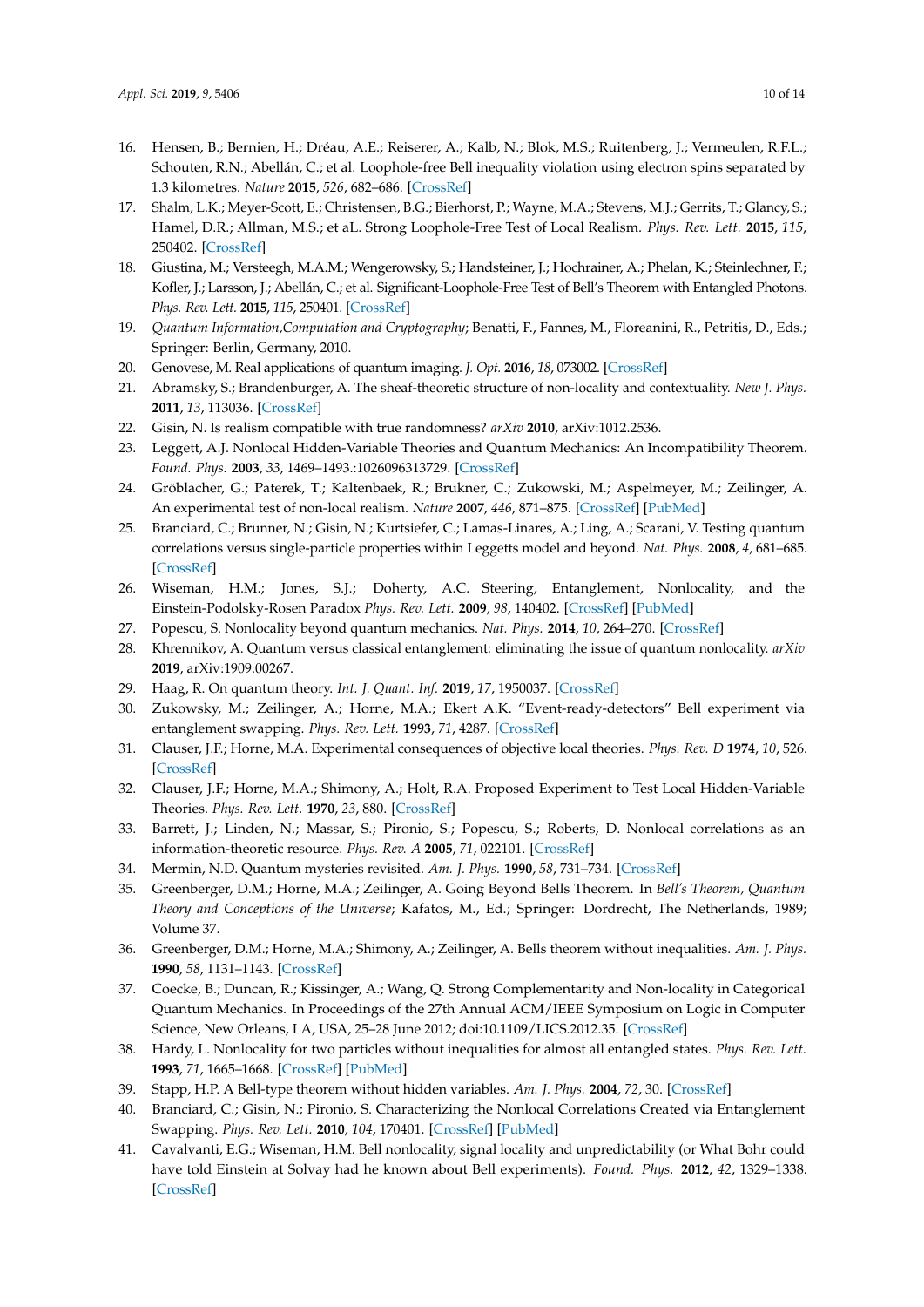- <span id="page-10-0"></span>42. Hall, M. Complementary contributions of indeterminism and signaling to quantum correlations. *Phys. Rev. A* **2010**, *82*, 062117. [\[CrossRef\]](http://dx.doi.org/10.1103/PhysRevA.82.062117)
- <span id="page-10-1"></span>43. Srikanth, R. Operational nonlocality. *arXiv* **2018**, arXiv:1811.12409.
- <span id="page-10-2"></span>44. Aravinda, S.; Srikanth, R. Extending quantum mechanics entails extending special relativity. *J. Phys. A Math. Theor.* **2016**, *49*, 205302. [\[CrossRef\]](http://dx.doi.org/10.1088/1751-8113/49/20/205302)
- <span id="page-10-3"></span>45. Salart, D.; Baas, A.; Branciard, C.; Gisin, N.; Zbinden, H. Testing the speed of 'spooky action at a distance'. *Nature* **2008**, *454*, 861–864. [\[CrossRef\]](http://dx.doi.org/10.1038/nature07121)
- <span id="page-10-4"></span>46. Cocciaro, B.; Faetti, S.; Fronzoni, L. Improved lower bound on superluminal quantum communication. *Phys. Rev. A* **2018**, *97*, 052124. [\[CrossRef\]](http://dx.doi.org/10.1103/PhysRevA.97.052124)
- <span id="page-10-5"></span>47. Bancal, J.-D.; Pironio, S.; Acin, A.; Liang, Y.-C.; Scarani, V.; Gisin, N. Quantum non-locality based on finite-speed causal influences leads to superluminal signalling. *Nat. Phys.* **2012**, *8*, 867–870. [\[CrossRef\]](http://dx.doi.org/10.1038/nphys2460)
- <span id="page-10-6"></span>48. Ghirardi, G.; Rimini, A.; Weber, T. Unified dynamics for microscopic and macroscopic systems. *Phys. Rev. D* **1986**, *34*, 470. [\[CrossRef\]](http://dx.doi.org/10.1103/PhysRevD.34.470) [\[PubMed\]](http://www.ncbi.nlm.nih.gov/pubmed/9957165)
- <span id="page-10-7"></span>49. Vertesi, T.; Brunner, N. Quantum Nonlocality Does Not Imply Entanglement Distillability. *Phys. Rev. Lett.* **2012**, *18*, 030403. [\[CrossRef\]](http://dx.doi.org/10.1103/PhysRevLett.108.030403) [\[PubMed\]](http://www.ncbi.nlm.nih.gov/pubmed/22400720)
- <span id="page-10-8"></span>50. Werner, R.F. Quantum states with Einstein-Podolsky-Rosen correlations admitting a hidden-variable model. *Phys. Rev. A* **1989**, *40*, 4277. [\[CrossRef\]](http://dx.doi.org/10.1103/PhysRevA.40.4277) [\[PubMed\]](http://www.ncbi.nlm.nih.gov/pubmed/9902666)
- <span id="page-10-9"></span>51. Liang, Y.-C.; Vertesi, T.; Brunner, N. Semi-device-independent bounds on entanglement. *Phys. Rev. A* **2011**, *83*, 022108. [\[CrossRef\]](http://dx.doi.org/10.1103/PhysRevA.83.022108)
- 52. Junge, M.; Palazuelos, C. Large Violation of Bell Inequalities with Low Entanglement. *Commun. Math. Phys.* **2011**, *306*, 695. [\[CrossRef\]](http://dx.doi.org/10.1007/s00220-011-1296-8)
- <span id="page-10-10"></span>53. Vidick, T.; Wehner, S. More nonlocality with less entanglement. *Phys. Rev. A* **2011**, *83*, 052310. [\[CrossRef\]](http://dx.doi.org/10.1103/PhysRevA.83.052310)
- <span id="page-10-11"></span>54. Christensen, B.G.; Liang, Y.-C.; Brunner, N.; Gisin, N.; Kwiat, P.G. Exploring the Limits of Quantum Nonlocality with Entangled Photons. *Phys. Rev. X* **2015**, *5*, 041052. [\[CrossRef\]](http://dx.doi.org/10.1103/PhysRevX.5.041052)
- <span id="page-10-12"></span>55. Methot, A.A.; Scarani, V. An anomaly of non-locality. *Quant. Inf. Comput.* **2007**, *7*, 157–170.
- <span id="page-10-13"></span>56. Acin, A.; Gill, R.; Gisin, N. Optimal Bell Tests Do Not Require Maximally Entangled States. *Phys. Rev. Lett.* **2005**, *95*, 210402. [\[CrossRef\]](http://dx.doi.org/10.1103/PhysRevLett.95.210402) [\[PubMed\]](http://www.ncbi.nlm.nih.gov/pubmed/16384120)
- <span id="page-10-14"></span>57. Liang, Y.-C.; Masanes, L.; Rosset, D. All entangled states display some hidden nonlocality. *Phys. Rev. A* **2012**, *86*, 052115. [\[CrossRef\]](http://dx.doi.org/10.1103/PhysRevA.86.052115)
- <span id="page-10-15"></span>58. Masanes, L.; Liang, Y.-C.; Doherty, A.C. All Bipartite Entangled States Display Some Hidden Nonlocality. *Phys. Rev. Lett.* **2008**, *100*, 090403. [\[CrossRef\]](http://dx.doi.org/10.1103/PhysRevLett.100.090403) [\[PubMed\]](http://www.ncbi.nlm.nih.gov/pubmed/18352681)
- <span id="page-10-16"></span>59. Navascues, M.; Vertesi, T. Activation of Nonlocal Quantum Resources. *Phys. Rev. Lett.* **2011**, *106*, 060403. [\[CrossRef\]](http://dx.doi.org/10.1103/PhysRevLett.106.060403)
- <span id="page-10-17"></span>60. Buscemi, F. All Entangled Quantum States Are Nonlocal. *Phys. Rev. Lett.* **2012**, *108*, 200401. [\[CrossRef\]](http://dx.doi.org/10.1103/PhysRevLett.108.200401)
- <span id="page-10-18"></span>61. Giampaolo, S.M.; Streltsov, A.; Roga, W.; Bruß, D.; Illuminati, F. Quantifying nonclassicality: Global impact of local unitary evolutions. *Phys. Rev. A* **2013**, *87*, 012313. [\[CrossRef\]](http://dx.doi.org/10.1103/PhysRevA.87.012313)
- <span id="page-10-19"></span>62. Dakic, B.; Vedral, V.; Brukner, C. Necessary and Sufficient Condition for Nonzero Quantum Discord. *Phys. Rev. Lett.* **2010**, *105*, 190502. [\[CrossRef\]](http://dx.doi.org/10.1103/PhysRevLett.105.190502)
- <span id="page-10-20"></span>63. Cavalcanti, D.; Skrzypczyk, P.; Šupic, I. All Entangled States can Demonstrate Nonclassical Teleportation. *Phys. Rev. Lett.* **2017**, *119*, 110501. [\[CrossRef\]](http://dx.doi.org/10.1103/PhysRevLett.119.110501)
- <span id="page-10-21"></span>64. Brassard, G.; Cleve, R.; Tapp, A. Cost of Exactly Simulating Quantum Entanglement with Classical Communication. *Phys. Rev. Lett.* **1999**, *83*, 1874. [\[CrossRef\]](http://dx.doi.org/10.1103/PhysRevLett.83.1874)
- <span id="page-10-22"></span>65. Steiner, M. Towards quantifying non-local information transfer: Finite-bit non-locality. *Phys. Lett. A* **2000**, *270*, 239–244. [\[CrossRef\]](http://dx.doi.org/10.1016/S0375-9601(00)00315-7)
- <span id="page-10-23"></span>66. Colbech, R.; Renner, R. Hidden Variable Models for Quantum Theory Cannot Have Any Local Part. *Phys. Rev. Lett.* **2008**, *101*, 050403. [\[CrossRef\]](http://dx.doi.org/10.1103/PhysRevLett.101.050403) [\[PubMed\]](http://www.ncbi.nlm.nih.gov/pubmed/18764377)
- <span id="page-10-24"></span>67. Elitzur, A.; Popescu, S.; Rohrlich, D. Quantum nonlocality for each pair in an ensemble. *Phys. Lett. A* **1992**, *162*, 25–28. [\[CrossRef\]](http://dx.doi.org/10.1016/0375-9601(92)90952-I)
- <span id="page-10-25"></span>68. Scarani, V. Local and nonlocal content of bipartite qubit and qutrit correlations. *Phys. Rev. A* **2008**, *77*, 042112. [\[CrossRef\]](http://dx.doi.org/10.1103/PhysRevA.77.042112)
- <span id="page-10-26"></span>69. Branciard, C.; Gisin, N.; Scarani, V. Local content of bipartite qubit correlations. *Phys. Rev. A* **2010**, *81*, 022103. [\[CrossRef\]](http://dx.doi.org/10.1103/PhysRevA.81.022103)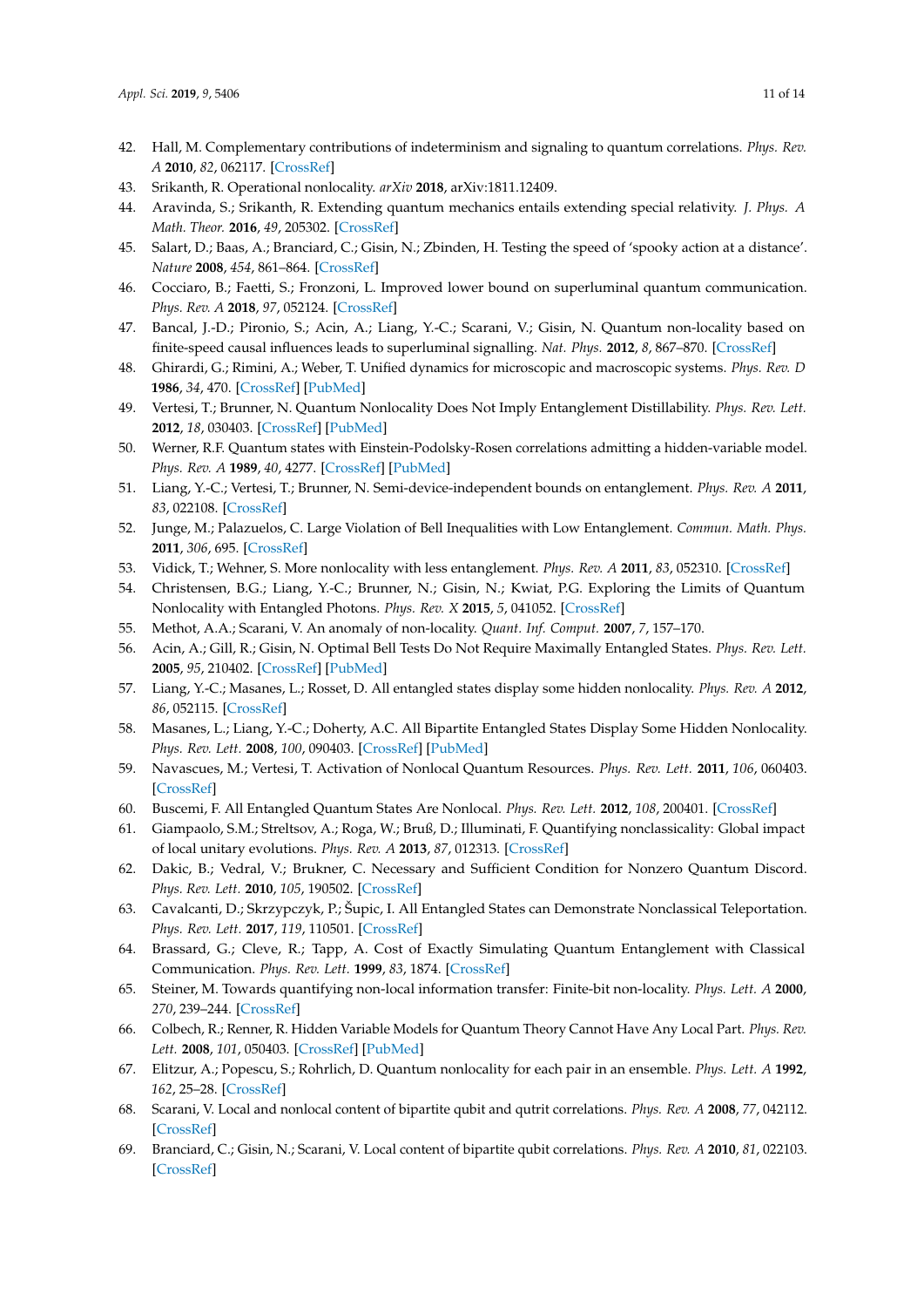- <span id="page-11-0"></span>70. Brunner, N.; Gisin, N.; Popescu, S.; Scarani, V. Simulation of partial entanglement with nonsignaling resources. *Phys. Rev. A* **2008**, *78*, 052111. [\[CrossRef\]](http://dx.doi.org/10.1103/PhysRevA.78.052111)
- <span id="page-11-1"></span>71. Amselem, E.; Danielsen, L.E.; Lopez-Tarrida, A.J.; Portillo, J.R.; Bourennane, M.; Cabello, A. Experimental Fully Contextual Correlations. *Phys. Rev. Lett.* **2012**, *108*, 200405. [\[CrossRef\]](http://dx.doi.org/10.1103/PhysRevLett.108.200405) [\[PubMed\]](http://www.ncbi.nlm.nih.gov/pubmed/23003131)
- <span id="page-11-2"></span>72. Portmann, S.; Branciard, C.; Gisin, N. Local content of all pure two-qubit states. *Phys. Rev. A* **2012**, *86*, 012104. [\[CrossRef\]](http://dx.doi.org/10.1103/PhysRevA.86.012104)
- <span id="page-11-3"></span>73. Brunner, N.; Cavalcanti, D.; Salles, A.; Skrzypczyk, P. Bound Nonlocality and Activation. *Phys. Rev. Lett.* **2011**, *106*, 020402. [\[CrossRef\]](http://dx.doi.org/10.1103/PhysRevLett.106.020402)
- <span id="page-11-4"></span>74. Aolita, L.; Gallego, R.; Acín, A.; Chiuri, A.; Vallone, G.; Mataloni, P.; Cabello, A. Fully nonlocal quantum correlations. *Phys. Rev. A* **2012**, *85*, 032107. [\[CrossRef\]](http://dx.doi.org/10.1103/PhysRevA.85.032107)
- <span id="page-11-5"></span>75. Barrett, J.; Pironio, S. Popescu-Rohrlich Correlations as a Unit of Nonlocality. *Phys. Rev. Lett.* **2005**, *95*, 140401. [\[CrossRef\]](http://dx.doi.org/10.1103/PhysRevLett.95.140401)
- 76. Jones, N.S.; Masanes, L. Interconversion of nonlocal correlations. *Phys. Rev. A* **2005**, *72*, 052312. [\[CrossRef\]](http://dx.doi.org/10.1103/PhysRevA.72.052312)
- <span id="page-11-6"></span>77. Forster M.; Wolf, S. Bipartite units of nonlocality. *Phys. Rev. A* **2011**, *84*, 042112. [\[CrossRef\]](http://dx.doi.org/10.1103/PhysRevA.84.042112)
- <span id="page-11-7"></span>78. Forster, M.; Winkler, S.; Wolf, S. Distilling Nonlocality. *Phys. Rev. Lett.* **2009**, *102*, 120401. [\[CrossRef\]](http://dx.doi.org/10.1103/PhysRevLett.102.120401) [\[PubMed\]](http://www.ncbi.nlm.nih.gov/pubmed/19392256)
- <span id="page-11-8"></span>79. Brunner, N.; Skrzypczyk, P. Nonlocality Distillation and Postquantum Theories with Trivial Communication Complexity. *Phys. Rev. Lett.* **2009**, *102*, 160403. [\[CrossRef\]](http://dx.doi.org/10.1103/PhysRevLett.102.160403) [\[PubMed\]](http://www.ncbi.nlm.nih.gov/pubmed/19518687)
- <span id="page-11-9"></span>80. Gallego, R.; Wurflinger, L.E.; Acin, A.; Navascues, M. Operational Framework for Nonlocality. *Phys. Rev. Lett.* **2012**, *109*, 070401. [\[CrossRef\]](http://dx.doi.org/10.1103/PhysRevLett.109.070401)
- <span id="page-11-10"></span>81. Popescu, S.; Rhorlich, D. Quantum nonlocality as an axiom. *Found. Phys.* **1994**, *24*, 379. [\[CrossRef\]](http://dx.doi.org/10.1007/BF02058098)
- <span id="page-11-11"></span>82. Buhrman, H.; Cleve, R.; Massar, S.; de Wolf, R. Nonlocality and communication complexity. *Rev. Mod. Phys.* **2010**, *82*, 665. [\[CrossRef\]](http://dx.doi.org/10.1103/RevModPhys.82.665)
- <span id="page-11-12"></span>83. Wehner, S. Tsirelson bounds for generalized Clauser-Horne-Shimony-Holt inequalities. *Phys. Rev. A* **2006**, *73*, 022110. [\[CrossRef\]](http://dx.doi.org/10.1103/PhysRevA.73.022110)
- <span id="page-11-13"></span>84. Braunstein, S.L.; Caves, C. Wringing out better Bell inequalities. *Ann. Phys.* **1990**, *202*, 22–26. [\[CrossRef\]](http://dx.doi.org/10.1016/0003-4916(90)90339-P)
- <span id="page-11-14"></span>85. Cabello, A. Maximum quantum nonlocality between systems that never interacted. *Phys. Lett. A* **2012**, *337*, 64–68. [\[CrossRef\]](http://dx.doi.org/10.1016/j.physleta.2012.11.015)
- <span id="page-11-15"></span>86. Navascués, M.; Guryanova, Y.; Hoban, M.J.; Acín, A. Almost quantum correlations. *Nat. Comm.* **2015**, *6*, 6288. [\[CrossRef\]](http://dx.doi.org/10.1038/ncomms7288) [\[PubMed\]](http://www.ncbi.nlm.nih.gov/pubmed/25697645)
- <span id="page-11-16"></span>87. Brassard, G.; Buhrman, H.; Linden, N.; Methot, A.A.; Tapp, A.; Unger, F. Limit on Nonlocality in Any World in Which Communication Complexity Is Not Trivial. *Phys. Rev. Lett.* **2006**, *96*, 250401. [\[CrossRef\]](http://dx.doi.org/10.1103/PhysRevLett.96.250401) [\[PubMed\]](http://www.ncbi.nlm.nih.gov/pubmed/16907289)
- <span id="page-11-17"></span>88. Gisin, N. Hidden quantum nonlocality revealed by local filters. *Phys. Lett. A* **1996**, *210*, 151–156. [\[CrossRef\]](http://dx.doi.org/10.1016/S0375-9601(96)80001-6)
- 89. Marcovitch, S.; Reznik, B.; Vaidman, L. Quantum-mechanical realization of a Popescu-Rohrlich box. *Phys. Rev. A* **2007**, *75*, 022102. [\[CrossRef\]](http://dx.doi.org/10.1103/PhysRevA.75.022102)
- 90. Chen, Y.-A.; Yang, T.; Zhang, A.; Zhao, Z.; Cabello, A.; Pan, J.-W. Experimental Violation of Bell's Inequality beyond Tsirelson's Bound. *Phys. Rev. Lett.* **2006**, *97*, 170408. [\[CrossRef\]](http://dx.doi.org/10.1103/PhysRevLett.97.170408)
- <span id="page-11-18"></span>91. Cabello, A. Violating Bell's Inequality Beyond Cirel'son's Bound. *Phys. Rev. Lett.* **2002**, *88*, 060403. [\[CrossRef\]](http://dx.doi.org/10.1103/PhysRevLett.88.060403)
- <span id="page-11-19"></span>92. Masanes, L.I.; Acin, A.; Gisin, N. General properties of nonsignaling theories. *Phys. Rev. A* **2006**, *73*, 012112. [\[CrossRef\]](http://dx.doi.org/10.1103/PhysRevA.73.012112)
- <span id="page-11-20"></span>93. Wolf, M.M.; Perez-Garcia, D.; Fernandez, C. Measurements Incompatible in Quantum Theory Cannot Be Measured Jointly in Any Other No-Signaling Theory. *Phys. Rev. Lett.* **2009**, *103*, 230402. [\[CrossRef\]](http://dx.doi.org/10.1103/PhysRevLett.103.230402)
- <span id="page-11-21"></span>94. Quintino, M.T.; Vértesi, T.; Brunner, N. Joint Measurability, Einstein-Podolsky-Rosen Steering, and Bell Nonlocality. *Phys. Rev. Lett.* **2014**, *113*, 160402. [\[CrossRef\]](http://dx.doi.org/10.1103/PhysRevLett.113.160402)
- <span id="page-11-22"></span>95. Uola, R.; Moroder, T.; Gühne, O. Joint Measurability of Generalized Measurements Implies Classicality. *Phys. Rev. Lett.* **2014**, *113*, 160403. [\[CrossRef\]](http://dx.doi.org/10.1103/PhysRevLett.113.160403)
- <span id="page-11-23"></span>96. Stevens, N.; Busch, P. Steering, incompatibility, and Bell-inequality violations in a class of probabilistic theories. *Phys. Rev. A* **2014**, *89*, 022123. [\[CrossRef\]](http://dx.doi.org/10.1103/PhysRevA.89.022123)
- 97. Karthik, H.S.; Usha Devi, A.R.; Rajagopal, A.K. Joint measurability, steering, and entropic uncertainty. *Phys. Rev. A* **2015**, *91*, 012115. [\[CrossRef\]](http://dx.doi.org/10.1103/PhysRevA.91.012115)
- 98. Te'eni, A.; Peled, B.Y.; Cohen, E.; Carmi, A. Multiplicative Bell inequalities. *Phys. Rev. A* **2019**, *99*, 040102(R). [\[CrossRef\]](http://dx.doi.org/10.1103/PhysRevA.99.040102)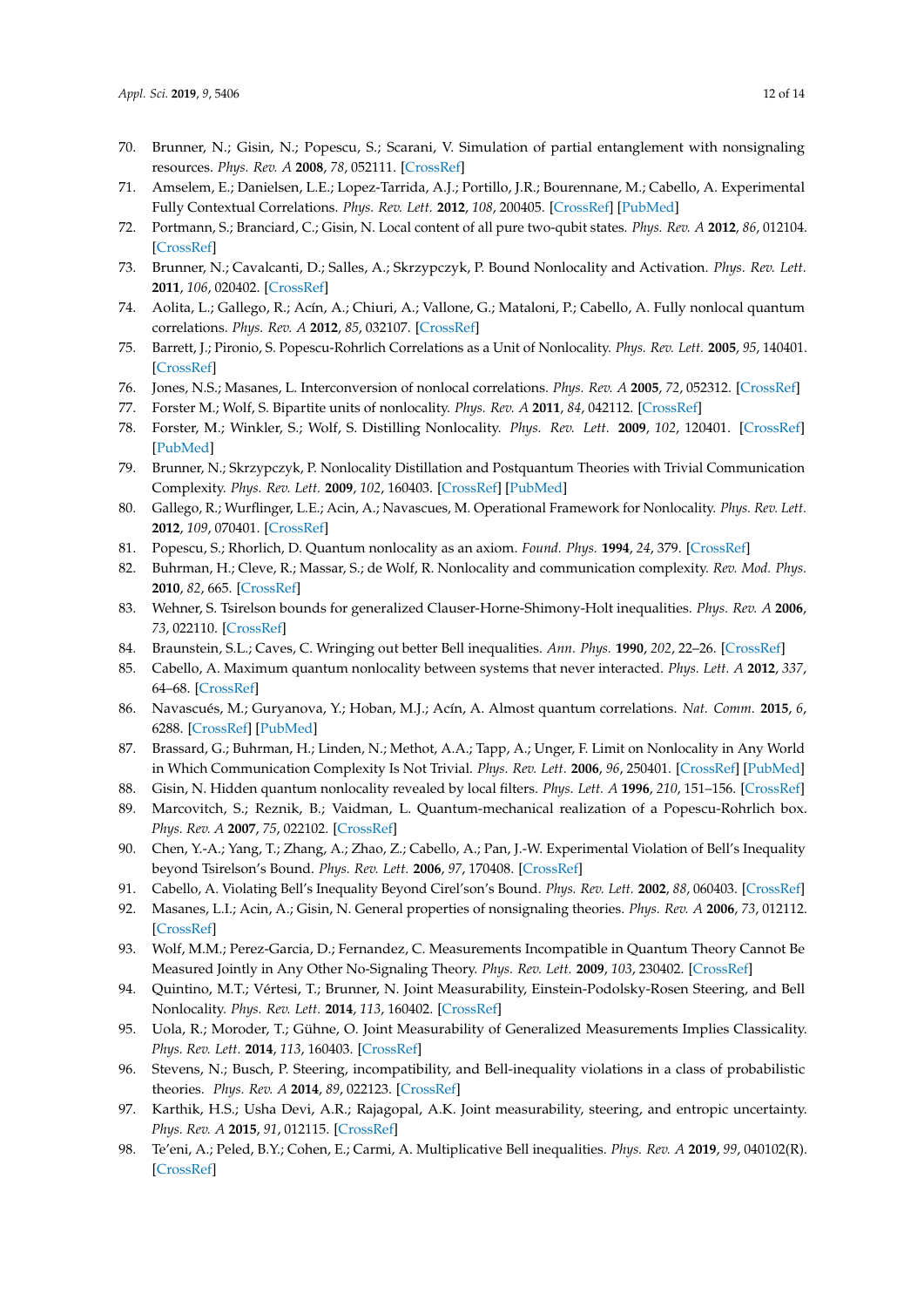- <span id="page-12-0"></span>99. Carmi, A.; Herasymenko, Y.; Cohen, E.; Snizhko, K. Bounds on nonlocal correlations in the presence of signaling and their application to topological zero modes. *New J. Phys.* **2019**, *21*, 073032. [\[CrossRef\]](http://dx.doi.org/10.1088/1367-2630/ab2f5b)
- <span id="page-12-1"></span>100. Quintino, M.T.; Bowles, J.; Hirsch, F.; Brunner, N. Incompatible quantum measurements admitting a local-hidden-variable model. *Phys. Rev. A* **2016**, *93*, 052115. [\[CrossRef\]](http://dx.doi.org/10.1103/PhysRevA.93.052115)
- <span id="page-12-2"></span>101. Hirsch, F.; Quintino, M.T.; Brunner, N. Quantum measurement incompatibility does not imply Bell nonlocality. *Phys. Rev. A* **2018**, *97*, 012129. [\[CrossRef\]](http://dx.doi.org/10.1103/PhysRevA.97.012129)
- <span id="page-12-3"></span>102. Oppenheim, J.; Wehner, S. The Uncertainty Principle Determines the Nonlocality of Quantum Mechanics. *Science* **2010**, *330*, 1072. [\[CrossRef\]](http://dx.doi.org/10.1126/science.1192065)
- <span id="page-12-4"></span>103. Banik, M.; Rajjak Gazi, M.; Ghosh, S.; Kar, G. Degree of complementarity determines the nonlocality in quantum mechanics. *Phys. Rev. A* **2013**, *87*, 052125. [\[CrossRef\]](http://dx.doi.org/10.1103/PhysRevA.87.052125)
- <span id="page-12-5"></span>104. Bush, M.; Heinosaari, T.; Schultz, J.; Stevens, N. Comparing the degrees of incompatibility inherent in probabilistic physical theories. *Eur. Phys. J.* **2013**, *103*, 10002. [\[CrossRef\]](http://dx.doi.org/10.1209/0295-5075/103/10002)
- <span id="page-12-6"></span>105. Carmi, A.; Cohen, E. On the Significance of the Quantum Mechanical Covariance Matrix. *Entropy* **2018**, *20*, 500. [\[CrossRef\]](http://dx.doi.org/10.3390/e20070500)
- <span id="page-12-7"></span>106. Aharonov, Y.; Albert, D.Z.; Vaidman, L. How the result of a measurement of a component of the spin of a spin-1/2 particle can turn out to be 100. *Phys. Rev. Lett.* **1988**, *60*, 1351. [\[CrossRef\]](http://dx.doi.org/10.1103/PhysRevLett.60.1351) [\[PubMed\]](http://www.ncbi.nlm.nih.gov/pubmed/10038016)
- 107. Piacentini, F.; Avella, A.; Gramegna, M.; Lussana, R.; Villa, F.; Tosi, A.; Brida, G.; Degiovanni, I.; Genovese, M. Investigating the Effects of the Interaction Intensity in a Weak Measurement. *Sci. Rep.* **2018**, *8*, 6959. [\[CrossRef\]](http://dx.doi.org/10.1038/s41598-018-25156-7)
- <span id="page-12-8"></span>108. Piacentini, F.; Avella, A.; Levi, M.P.; Gramegna, M.; Brida, G.; Degiovanni, I.P.; Cohen, E.; Lussana, R.; Villa, F.; Tosi, A.; et al. Measuring Incompatible Observables by Exploiting Sequential Weak Values. *Phys. Rev. Lett.* **2016**, *117*, 170402. [\[CrossRef\]](http://dx.doi.org/10.1103/PhysRevLett.117.170402) [\[PubMed\]](http://www.ncbi.nlm.nih.gov/pubmed/27824450)
- <span id="page-12-9"></span>109. Carmi, A.; Cohen, E. Relativistic independence bounds nonlocality. *Sci. Adv.* **2019**, *5*, eaav8370. . [\[CrossRef\]](http://dx.doi.org/10.1126/sciadv.aav8370) [\[PubMed\]](http://www.ncbi.nlm.nih.gov/pubmed/30993205)
- <span id="page-12-10"></span>110. Saunders, D.J.; Jones, S.J.; Wiseman, H.M.; Pryde, G.J. Experimental EPR-steering using Bell-local states. *Nat. Phys.* **2010**, *6*, 845–849. [\[CrossRef\]](http://dx.doi.org/10.1038/nphys1766)
- <span id="page-12-11"></span>111. Meng, H.-X.; Zhou, J.; Ren, C.; Su, H.Y.; Chen, J.-L. Chained Einstein-Podolsky Rosen steering inequalities with improved visibility. *Int. J. Quantum Inf.* **2018**, *16*, 1850034. [\[CrossRef\]](http://dx.doi.org/10.1142/S021974991850034X)
- <span id="page-12-12"></span>112. Ou, Z.Y.; Pereira, S.F.; Kimble, H.J.; Peng, K.C. Realization of the Einstein-Podolsky-Rosen paradox for continuous variables. *Phys. Rev. Lett.* **1992**, *68*, 3663. [\[CrossRef\]](http://dx.doi.org/10.1103/PhysRevLett.68.3663)
- 113. Bowen, W.P.; Schnabel, R.; Lam, P.K.; Ralph, T.C. Experimental Investigation of Criteria for Continuous Variable Entanglement. *Phys. Rev. Lett.* **2003**, *90*, 043601. [\[CrossRef\]](http://dx.doi.org/10.1103/PhysRevLett.90.043601)
- 114. Hald, J.; Sorensen, J.L.; Schori, C.; Polzik, E.S. Spin Squeezed Atoms: A Macroscopic Entangled Ensemble Created by Light. *Phys. Rev. Lett.* **1999**, *83*, 1319–1322. [\[CrossRef\]](http://dx.doi.org/10.1103/PhysRevLett.83.1319)
- <span id="page-12-13"></span>115. Howell, J.C.; Bennink, R.S.; Bentley, S.J.; Boyd, R.W. Realization of the Einstein-Podolsky-Rosen Paradox Using Momentum- and Position-Entangled Photons from Spontaneous Parametric Down Conversion. *Phys. Rev. Lett.* **2004**, *92*, 210403. [\[CrossRef\]](http://dx.doi.org/10.1103/PhysRevLett.92.210403)
- <span id="page-12-14"></span>116. Reid, M.D. Demonstration of the Einstein-Podolsky-Rosen paradox using nondegenerate parametric amplification. *Phys. Rev. A* **1988**, *40*, 913. [\[CrossRef\]](http://dx.doi.org/10.1103/PhysRevA.40.913) [\[PubMed\]](http://www.ncbi.nlm.nih.gov/pubmed/9902217)
- <span id="page-12-15"></span>117. Reid, M.D.; Drummond, P.D.; Bowen, W.P.; Cavalcanti, E.G.; Lam, P.K.; Bachor, H.A.; Andersen, U.L.; Leuchs, G. *Colloquium:* The Einstein-Podolsky-Rosen paradox: From concepts to applications. *Rev. Mod. Phys.* **2009**, *81*, 1727. [\[CrossRef\]](http://dx.doi.org/10.1103/RevModPhys.81.1727)
- <span id="page-12-16"></span>118. Smith, D.H.; Gillett, G.; de Almeida, M.P.; Branciard, C.; Fedrizzi, A.; Weinhold, T.J.; Lita, A.; Calkins, B.; Gerrits, T.; Wiseman, H.M.; et al. Conclusive quantum steering with superconducting transition-edge sensors. *Nat. Commun.* **2012**, *3*, 625. [\[CrossRef\]](http://dx.doi.org/10.1038/ncomms1628) [\[PubMed\]](http://www.ncbi.nlm.nih.gov/pubmed/22233635)
- <span id="page-12-17"></span>119. Walborn, S.P.; Salles, A.; Gomes, R.M.; Toscano, F.; Souto Ribeiro, P.H. Revealing Hidden Einstein-Podolsky-Rosen Nonlocality. *Phys. Rev. Lett.* **2011**, *106*, 130402. [\[CrossRef\]](http://dx.doi.org/10.1103/PhysRevLett.106.130402) [\[PubMed\]](http://www.ncbi.nlm.nih.gov/pubmed/21517361)
- <span id="page-12-18"></span>120. Sainz, A.B.; Brunner, N.; Cavalcanti, D.; Skrzypczyk, P.; Vértesi, T. Postquantum Steering. *Phys. Rev. Lett.* **2015**, *115*, 190403. [\[CrossRef\]](http://dx.doi.org/10.1103/PhysRevLett.115.190403)
- <span id="page-12-19"></span>121. Fritz, T. Nonlocality with less complementarity. *Phys. Rev. A* **2012**, *85*, 022102. [\[CrossRef\]](http://dx.doi.org/10.1103/PhysRevA.85.022102)
- <span id="page-12-20"></span>122. Short, A.J.; Popescu, S.; Gisin, N. Entanglement swapping for generalized nonlocal correlations. *Phys. Rev. A* **2006**, *73*, 012101. [\[CrossRef\]](http://dx.doi.org/10.1103/PhysRevA.73.012101)